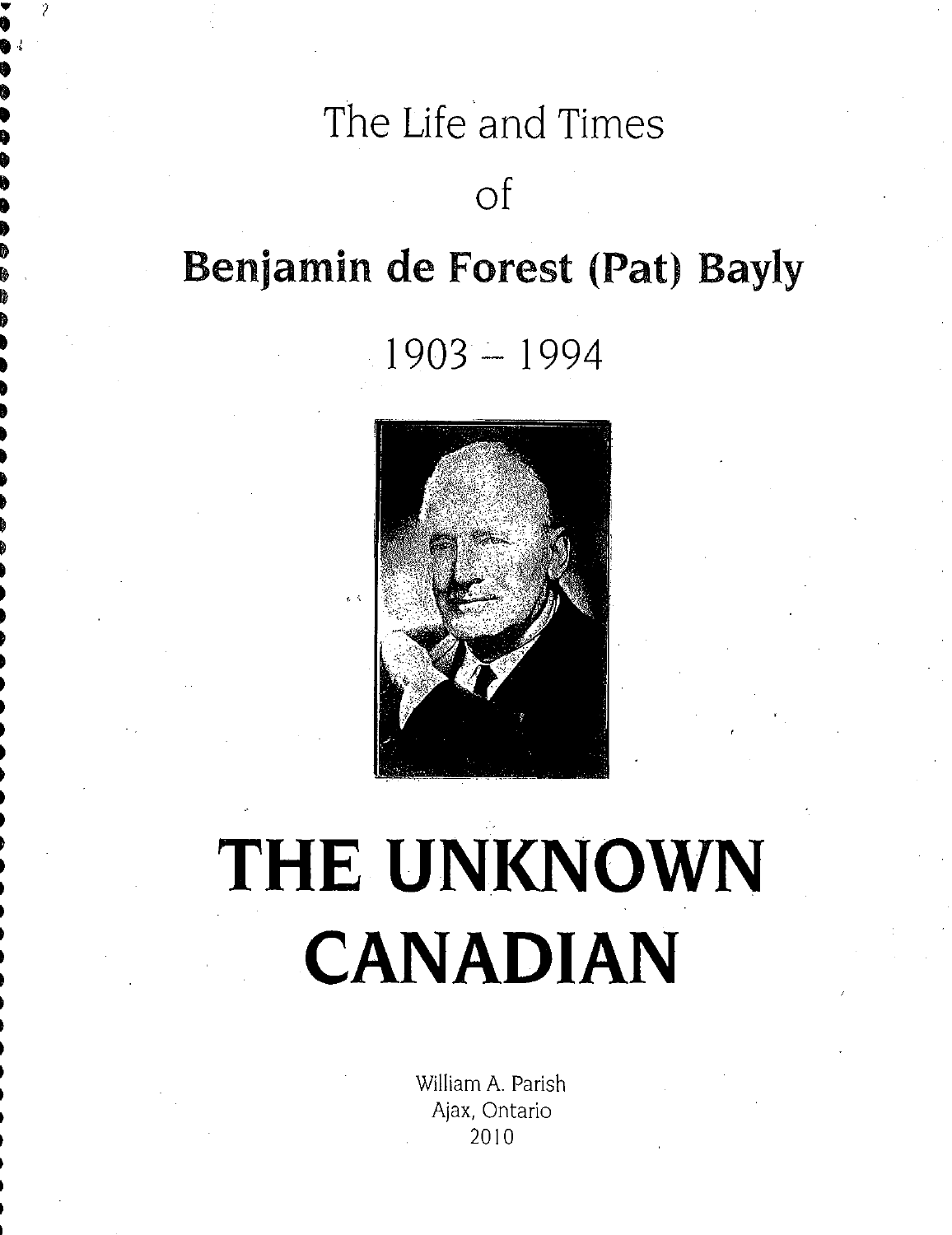$\label{eq:2.1} \frac{1}{\sqrt{2}}\sum_{i=1}^n\frac{1}{\sqrt{2\pi}}\sum_{i=1}^n\frac{1}{\sqrt{2\pi}}\sum_{i=1}^n\frac{1}{\sqrt{2\pi}}\sum_{i=1}^n\frac{1}{\sqrt{2\pi}}\sum_{i=1}^n\frac{1}{\sqrt{2\pi}}\sum_{i=1}^n\frac{1}{\sqrt{2\pi}}\sum_{i=1}^n\frac{1}{\sqrt{2\pi}}\sum_{i=1}^n\frac{1}{\sqrt{2\pi}}\sum_{i=1}^n\frac{1}{\sqrt{2\pi}}\sum_{i=1}^n\frac{$ 

 $\label{eq:2.1} \frac{d\mathbf{r}}{dt} = \frac{1}{2} \sum_{i=1}^n \frac{d\mathbf{r}}{dt} \mathbf{r}_i \mathbf{r}_i \mathbf{r}_i \mathbf{r}_i$ 

 $\mathcal{A}(\mathcal{C})$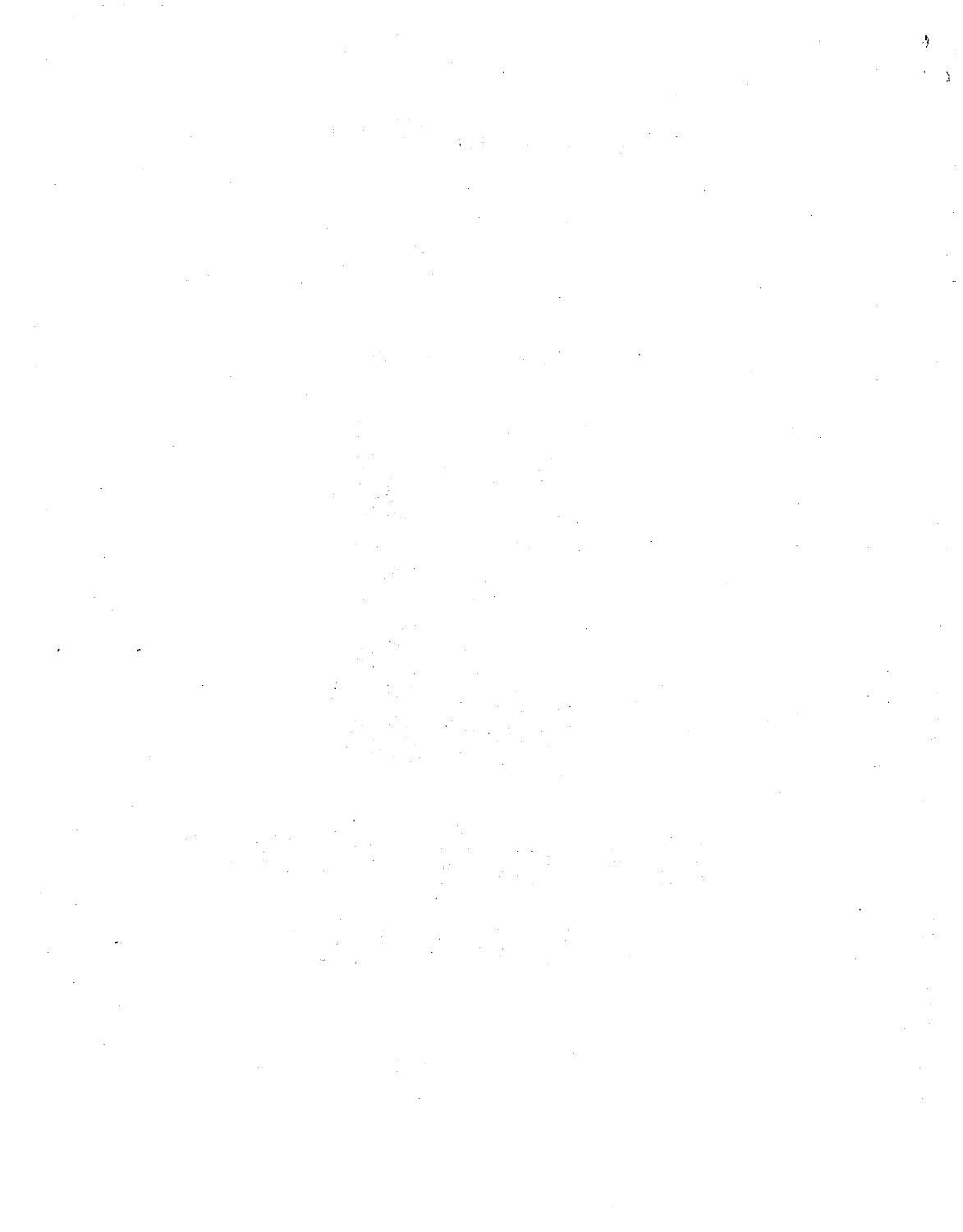#### **Foreword**

More than seventy years ago, in the summer of 1939, the Town of Ajax did not exist and was not even a glimmer in anyone's eye. What would become Ajax was a number of prosperous farms that dotted the countryside of Pickering Township down to the shores of Lake Ontario. In September 1939 Nazi Germany invaded Poland and, what has come to be known as World War 11, commenced. This changed the whole world and brought the Town of Ajax into being. The Federal Government expropriated land from the farmers and established one of the world's largest munitions plants. Thousands of people came here to work to help win the war against tyranny.

In December 1939, under the able leadership of Commodore Henry Harwood and his flagship Ajax, a flotilla sailed to intercept and sink the German Battleship Graf Spee. Graf Spee had been sinking merchant vessels in the South Atlantic since the beginning of the war and posed a major threat to the allied war efforts. The Battle was waged near the mouth of the River Plate in Montevideo, Uruguay and ultimately resulted in the destruction of the Graf Spee. This great naval victory was an inspiration to the people working in the D.I.L. Munitions Plant. They were dedicated to victory and they picked the name Ajax for their new community.

As well, just down the 'road on the border between Whitby and Oshawa on the shores of Lake Ontario, Camp X was established by the British and Canadian Governments. This Camp was dedicated to covert operations, spying, communications and other related activities. The man put in charge of Camp X was a University of Toronto Professor of Electrical Engineering and radio expert by the name of Pat Bayly. Pat Bayly and his crew at Camp X were directly and indirectly responsible for many allied accomplishments and victories during the Second World War. We all have our own idea of a war hero, and Pat Bayly certainly doesn't fit into the normal mold. But Pat Bayly was indeed one of the unsung heroes of the Allied victory in WWII and the fact that he has never been recognized as such by the Canadian Government is a very serious oversight.

After the War, Pat Bayly established his own electrical engineering firm and· decided to locate in one of the vacated war time buildings in Ajax. He became the Chair of the Improvement District of Ajax and was elected the first Mayor of the new Town of Ajax in 1955. Ajax was extremely fortunate to have such an intelligent, visionary and able leader come forward in those crucial early years of the formation of the Town. Pat Bayly was a private man with no political ambitions and simply wished to get this community off to a good start.· In those early years he took many actions that continued to reap great benefits for this community.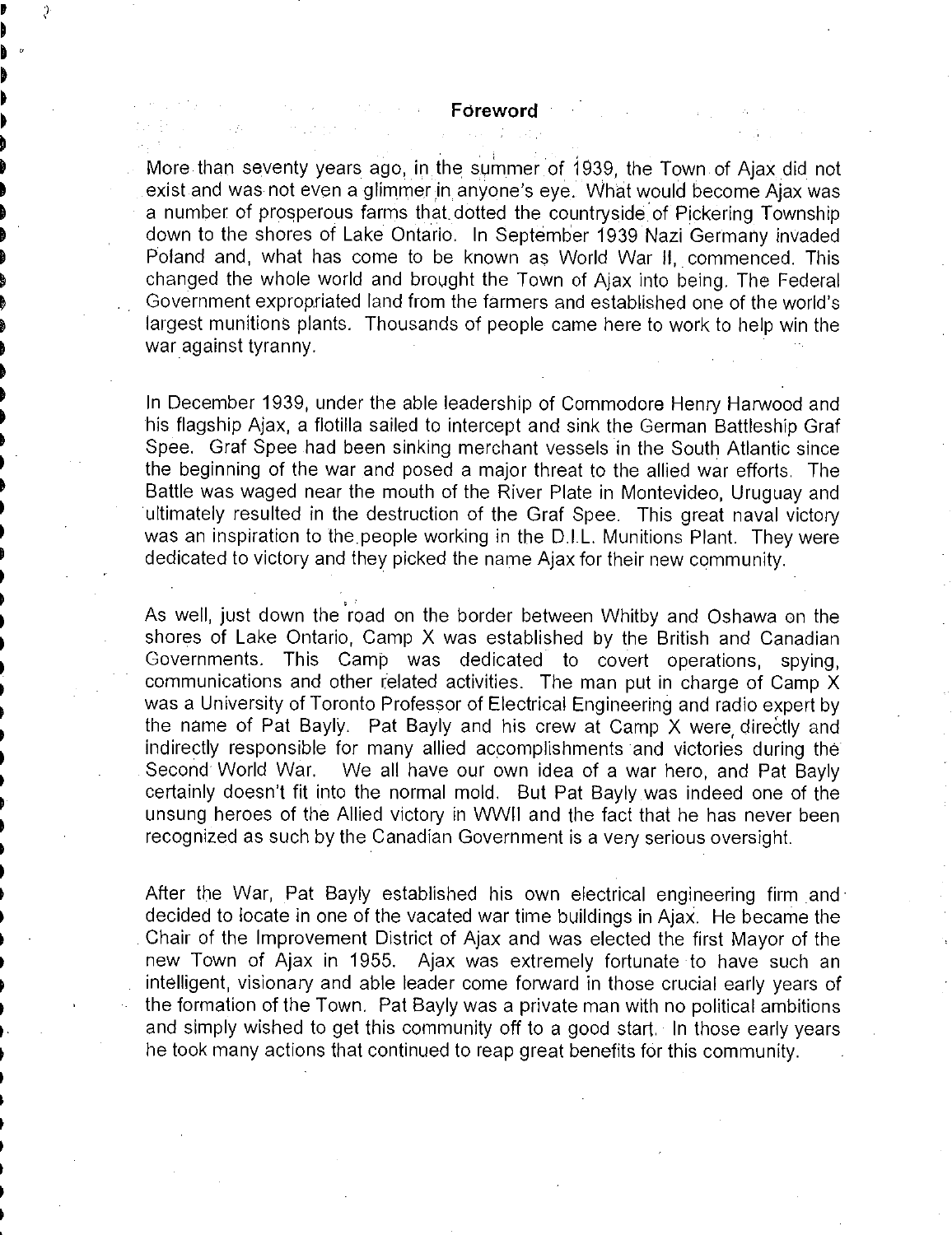We all owe a great debt of gratitude that a man with the stature of Pat Bayly came along for us at such an opportune moment. I and all successive Mayors of the Town have benefitted by his leadership and vision and his example. This brief biography of Pay Bayly is an important addition to the early history of this Town and I would like to express my appreciation to my father, former Mayor Bill Parish for taking the time to write this important portrait of this very important man.

 $\mathcal{L}^{\text{max}}_{\text{max}}$  and  $\mathcal{L}^{\text{max}}_{\text{max}}$ 

 $\sim 10^{11}$  M  $_\odot$ 

 $\label{eq:2.1} \frac{1}{\sqrt{2}}\left(\frac{1}{\sqrt{2}}\right)^2\left(\frac{1}{\sqrt{2}}\right)^2\left(\frac{1}{\sqrt{2}}\right)^2\left(\frac{1}{\sqrt{2}}\right)^2\left(\frac{1}{\sqrt{2}}\right)^2\left(\frac{1}{\sqrt{2}}\right)^2\left(\frac{1}{\sqrt{2}}\right)^2\left(\frac{1}{\sqrt{2}}\right)^2\left(\frac{1}{\sqrt{2}}\right)^2\left(\frac{1}{\sqrt{2}}\right)^2\left(\frac{1}{\sqrt{2}}\right)^2\left(\frac{1}{\sqrt{2}}\right)^2\left(\frac{1}{\sqrt$ 

 $\label{eq:2.1} \mathcal{L}^{\mathcal{L}}(\mathcal{L}^{\mathcal{L}}) = \mathcal{L}^{\mathcal{L}}(\mathcal{L}^{\mathcal{L}}) = \mathcal{L}^{\mathcal{L}}(\mathcal{L}^{\mathcal{L}})$ 

**Contract** 

## Steve Parish Mayor, Town of Ajax March 2010

 $\label{eq:2.1} \frac{1}{\sqrt{2\pi}}\int_{0}^{\infty}\frac{1}{\sqrt{2\pi}}\left(\frac{1}{\sqrt{2\pi}}\right)^{2\pi} \frac{1}{\sqrt{2\pi}}\int_{0}^{\infty}\frac{1}{\sqrt{2\pi}}\left(\frac{1}{\sqrt{2\pi}}\right)^{2\pi}\frac{1}{\sqrt{2\pi}}\frac{1}{\sqrt{2\pi}}\int_{0}^{\infty}\frac{1}{\sqrt{2\pi}}\frac{1}{\sqrt{2\pi}}\frac{1}{\sqrt{2\pi}}\frac{1}{\sqrt{2\pi}}\frac{1}{\sqrt{2\pi}}\frac{1}{\sqrt{2$ 

propriate the company of the company

**Participa** 

 $\label{eq:1} \left\langle \left\langle \hat{r}_{\alpha} \right\rangle \right\rangle = \left\langle \left\langle \hat{r}_{\alpha} \right\rangle \right\rangle ^{2}$ 

 $\Delta \sim 10^{11}$  and  $\Delta \sim 10^{11}$  $\mu_{\rm{max}}$  and  $\mu_{\rm{max}}$  $\mathcal{L}_{\text{max}}$  and  $\mathcal{L}_{\text{max}}$  and  $\mathcal{L}_{\text{max}}$  $\mathcal{L}_{\rm{max}}$  ,  $\mathcal{L}_{\rm{max}}$  ,  $\mathcal{L}_{\rm{max}}$  $\mathbf{r}$  $\mathcal{L}_{\text{M}_2}$  , we can consider the in 19  $\mathcal{A}_\mathrm{d}$  , where  $\mathcal{A}_\mathrm{d}$ 

 $\mathcal{L}^{\text{max}}_{\text{max}}$ 

 $\mathcal{L}_{\text{max}}$  , we can also as  $\mathcal{L}_{\text{max}}$ 

 $\epsilon = \frac{1}{2} \frac{1}{2}$  .  $\sqrt{16}$  ,  $\gamma$  $\mathcal{L}$ 

 $\label{eq:1} \frac{1}{\sqrt{2\pi}}\left(\frac{1}{\sqrt{2\pi}}\right)^{2}\left(\frac{1}{\sqrt{2\pi}}\right)^{2}$ astronomic state and the 机磷酸氢 医心包  $\label{eq:2} \mathbf{E}_{\mathbf{z}} = \mathbf{E}_{\mathbf{z}} \left[ \begin{array}{cc} \mathbf{E}_{\mathbf{z}} \\ \mathbf{E}_{\mathbf{z}} \end{array} \right] \begin{array}{ll} \mathbf{E}_{\mathbf{z}} \\ \mathbf{E}_{\mathbf{z}} \end{array}$  $\hat{A}^{(1)}$  and  $\hat{A}^{(2)}$  $\label{eq:2.1} \frac{1}{\sqrt{2}}\left(\frac{1}{\sqrt{2}}\right)^{2} \left(\frac{1}{\sqrt{2}}\right)^{2} \left(\frac{1}{\sqrt{2}}\right)^{2} \left(\frac{1}{\sqrt{2}}\right)^{2} \left(\frac{1}{\sqrt{2}}\right)^{2} \left(\frac{1}{\sqrt{2}}\right)^{2} \left(\frac{1}{\sqrt{2}}\right)^{2} \left(\frac{1}{\sqrt{2}}\right)^{2} \left(\frac{1}{\sqrt{2}}\right)^{2} \left(\frac{1}{\sqrt{2}}\right)^{2} \left(\frac{1}{\sqrt{2}}\right)^{2} \left(\$  $\label{eq:1} \frac{1}{\sqrt{2}}\sum_{i=1}^n\sum_{j=1}^n\frac{1}{j!}\sum_{j=1}^n\sum_{j=1}^n\frac{1}{j!}\sum_{j=1}^n\sum_{j=1}^n\frac{1}{j!}\sum_{j=1}^n\frac{1}{j!}\sum_{j=1}^n\frac{1}{j!}\sum_{j=1}^n\frac{1}{j!}\sum_{j=1}^n\frac{1}{j!}\sum_{j=1}^n\frac{1}{j!}\sum_{j=1}^n\frac{1}{j!}\sum_{j=1}^n\frac{1}{j!}\sum_{j=1}^n\frac{1}{j!$  $\sim 10^{11}$  m  $^{-1}$  $\sim 10^{11}$  $\label{eq:2.1} \frac{1}{\sqrt{2}}\left(\frac{1}{\sqrt{2}}\right)^{2} \left(\frac{1}{\sqrt{2}}\right)^{2} \left(\frac{1}{\sqrt{2}}\right)^{2} \left(\frac{1}{\sqrt{2}}\right)^{2} \left(\frac{1}{\sqrt{2}}\right)^{2} \left(\frac{1}{\sqrt{2}}\right)^{2} \left(\frac{1}{\sqrt{2}}\right)^{2} \left(\frac{1}{\sqrt{2}}\right)^{2} \left(\frac{1}{\sqrt{2}}\right)^{2} \left(\frac{1}{\sqrt{2}}\right)^{2} \left(\frac{1}{\sqrt{2}}\right)^{2} \left(\$  $\label{eq:2.1} \frac{1}{2} \int_{\mathbb{R}^3} \left| \frac{1}{\sqrt{2}} \left( \frac{1}{\sqrt{2}} \right) \right|^2 \, d\mu = \frac{1}{2} \int_{\mathbb{R}^3} \left| \frac{1}{\sqrt{2}} \left( \frac{1}{\sqrt{2}} \right) \right|^2 \, d\mu = \frac{1}{2} \int_{\mathbb{R}^3} \left| \frac{1}{\sqrt{2}} \right|^2 \, d\mu = \frac{1}{2} \int_{\mathbb{R}^3} \left| \frac{1}{\sqrt{2}} \right|^2 \, d\mu = \frac{1}{2} \int_{\$ 

h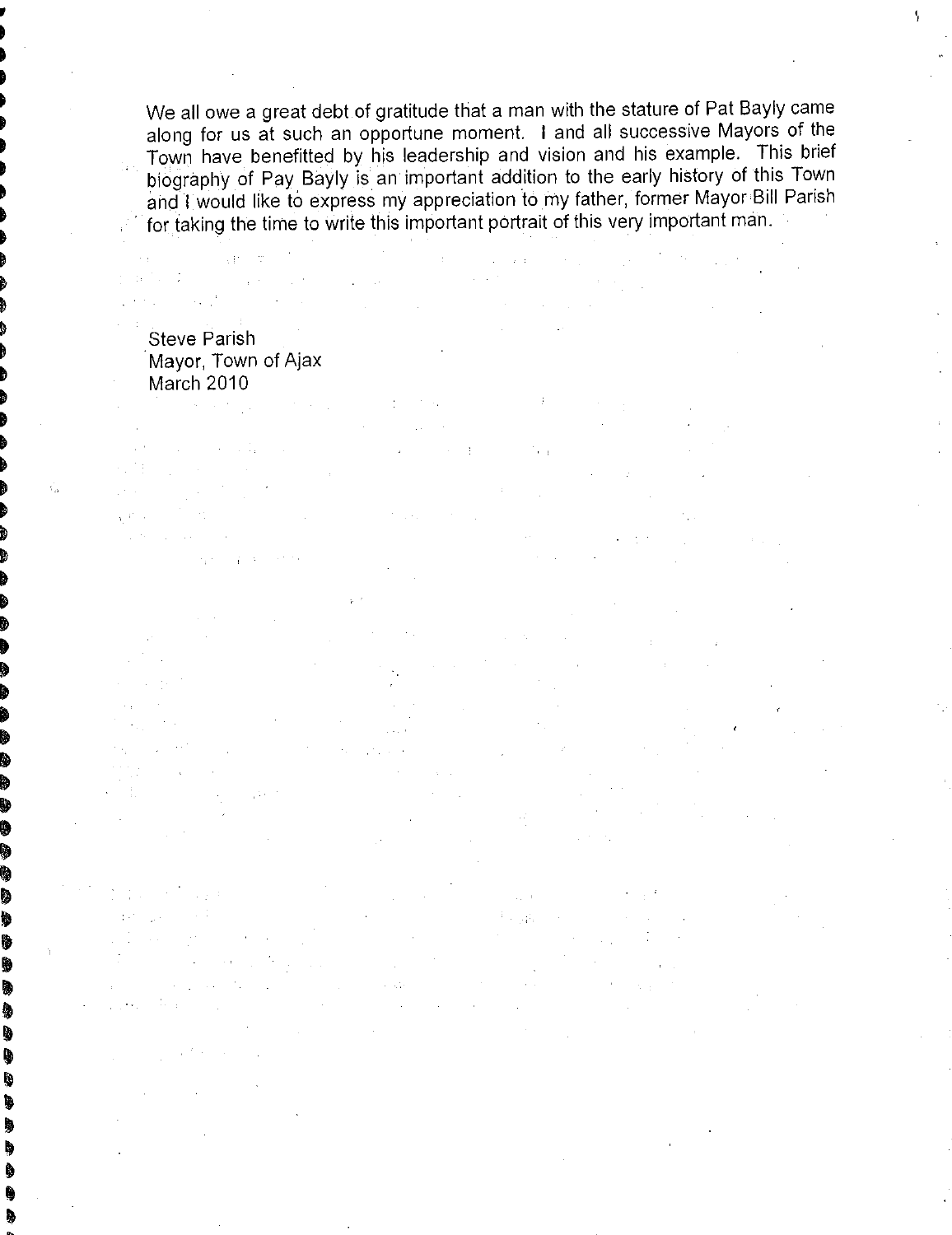#### **The Life and Times of Benjamin de Forest (Pat) Bayly**

### **THE UNKNOWN CANADIAN**

#### **INTRODUCTION**

•

Ŷ.

ŗ

My wife, Marny and I, with our oldest son, Chris, moved to the Ajax Pickering area in 1951. I had accepted a teaching position at the new Pickering District High School which opened in September 1951. We were finally able to rent a house in Ajax on Admiral Road in March 1952. Steve was two months old. Our other children - Jill, Julia, Joe and Bill - were born between 1954 and 1964. This began our deep involvement with the Ajax community which has continued ever since.

From the start, Ajax intrigued me because of the unique origins of the Ajax community: the expropriation of Pickering farm land in 1940 to create Defence Industries Ltd., one of the biggest munitions factories in the Commonwealth, if not, in the world; the naming of the D.l.L. community after H.M.S. Ajax, in honour of the great naval victory at the Battle of the River Plate in 1939 in which H.M.S. Ajax was a major participant. On top of its unique origins and name, at the time I arrived, Ajax had no municipal government. In November 1950, after 10 years of no municipal government by an order of the Ontario Municipal Board, Ajax was incorporated as the Improvement District of Ajax with a Board of Trustees, appointed by the Department of Municipal Affairs. The Board of the Improvement District had all the dµties, 'powers and responsibilities of a municipal council and a public school board.

Benjamin de Forest (Pat) Bayly was one of the trustees and was the Chair of the Board. The other trustees were John Mills, Vice-Chair, and W.W. Bill Rideout.

Thus I came to know Pat Bayly both as a Chair of the Improvement District and as the first Mayor of Ajax. However, I had little or no definite knowledge of his past history. I had heard much about him and knew him as an extremely capable, likeable, and discerning person. I always wanted to know more about him but was always either too busy or too hesitant to ask or to seek such information out until, in 2010, I was asked to give a talk about Pat Bayly to the Tuesday Morning Discussion Group of the Ajax Seniors. It was the Ajax Seniors that got me going on this project.

In helping me with my research, my deepest thanks go to the following: The London Room, London Public Library (Ontario) and especially one of their employees, Jill Waterbury, whose great great grandfather was the Rev. Benjamin Bayly; The Ajax Public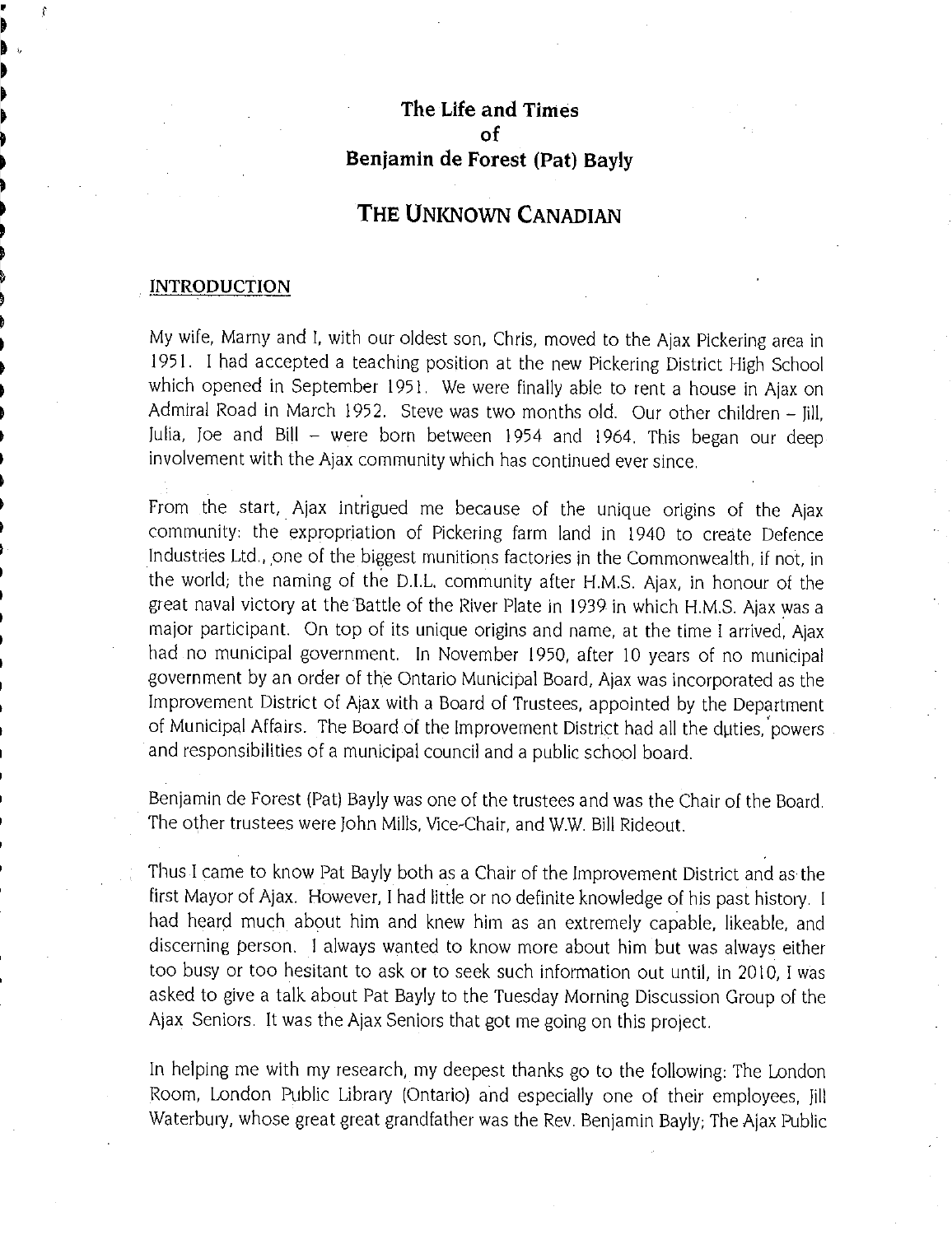Library; The Pickering Public Library; The Moose Jaw Public Library; Mark Holland, M.P. and his staff and the Parliamentary Library; Brenda Kriz, the Town of Ajax Archivist; Cherry Sevigny, the Mayor's Administrative Co-ordinator, Town of Ajax; Eileen Philp; Joyce Smith; Blair Brown, Google Search and the Ajax Seniors for putting me on this important and exciting journey. A bibliography for your reference is attached at the conclusion of this essay.

The objective of this essay is to demonstrate that Benjamin de Forest (Pat) Bayly is much much more than just the name of one of Ajax's main streets -- Bayly Street. Benjamin de Forest Bayly is in reality a Canadian icon.

The basis for the information in this essay is from my readings of the books and articles in the attached bibliography, my research on material given to me and found on the internet, opinions and ideas from people who were well acquainted with Pat Bayly and my own personal knowledge in my interaction with him.

I am responsible for the material selected and included, the ideas expressed and the conclusions made. The life and contributions of Pat Bayly to the allied successes in World War II and to the Canadian and Ajax Communities and the world deserve much more research. May this very basic account, challenge others to pursue the great accomplishments of· Benjamin de Forest (Pat) Bayly so that he is no longer "an unknown Canadian" but one very much known, honoured and revered.

#### I. **PAT BAYLY - HIS EARLY LIFE**

镧

骟 Ø Ø \$ 缴 鵯 隐 \$ 覆 \$ ♦ Ð ₩ 0 0 Ø ß 0 \$ \$

\$<br>\$

0 9 9 ð Ø þ ₿ 9 ļ þ 9 9 ₿ 9 þ ₿ 9 Ø Đ þ Ø ₿ þ

Benjamin de Forest Bayly was born June 20, 1903 in London, Ontario. ' His parents were Dr. Benjamin Moore Bayly and Alice de Foret (Seaborn) Bayly. Hence Pat was named both for his father and his mother. Pat Bayly had no siblings. Pat's middle name 'de Forest' has been anglicized from de Foret. Alice de Foret Seaborn was born in Quebec to an Anglican clergyman father, William Minter Seaborn, and a French Canadian mother Aquile Rondeau. Aquile Rondeau's ancestors came to the le d'Orléans, near Quebec City in 1666. The Seaborns who had nine children moved to London, Ontario as their father wanted the children educated in English. Alice's brother Edwin was a doctor with a lifelong passionate interest in both local and medical history. In 1944, Dr. Edwin Seaborn published a book "The March of Medicine in Western Ontario." Alice de Foret Seaborn was a nurse.

Pat's father, Dr. Benjamin Moore Bayly, graduated from the Western Ontario Medical School in 1889, practicing first in London, Ontario and then in Moose Jaw, Saskatchewan. Pat's great grandfather, Rev. Benjamin Bayly, was born in Dublin, Ireland. The Reverend Benjamin Bayly came to Toronto in company with Archdeacon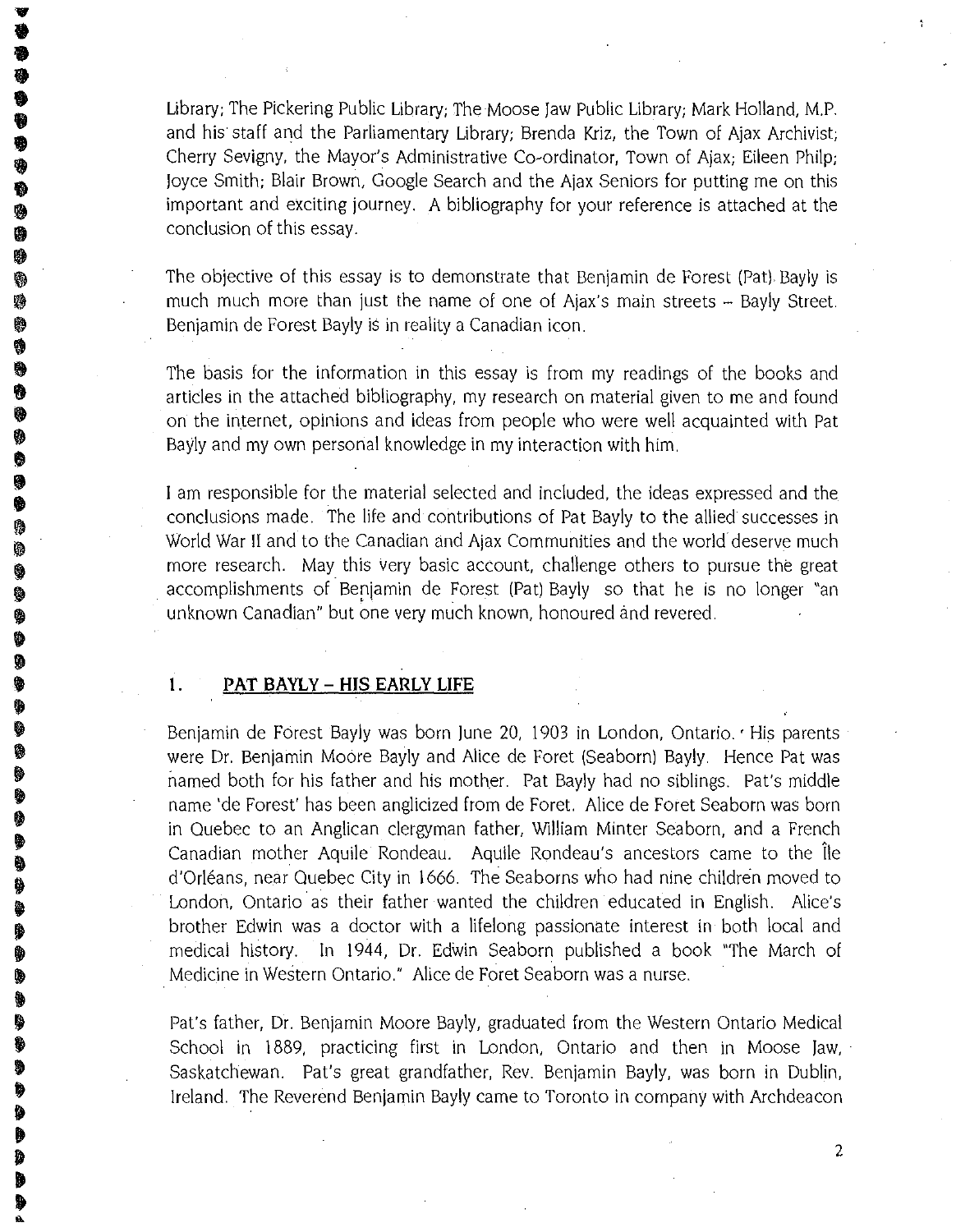Brough who convinced Benjamin Bayly to join him on a mission to Manitoulin Island as its first school teacher. In the I 840's Rev. Bayly followed Archdeacon Brough to London, Ontario. There he was headmaster of the Grammar School and also became an Anglican lay minister. Richard Bayly, Rev. Benjamin's son, .and Pat's grandfather was a prominent barrister in London who with his wife, Eliza (Moore) Bayly, daughter of Dr. Charles Greenwood Moore, a prominent surgeon had eight children, 5 sons and 3 daughters. All of Richard Bayly's children, except one, moved from London, Ontario to places across Canada - CollingWood, Moose Jaw, Nelson, B.C. The Bayly's were Anglicans and very active socially and politically as. well as being·prominent and well respected citizens in the London, Ontario area.

 $\ddot{\phantom{1}}$ 

How did Benjamin de Forest Bayly get the nickname "Pat"? There are several possible explanations. Because of the Dublin roots of his great grandfather, Rev. Benjamin Bayly, both Benjamin de Forest Bayly and his father Dr. Benjamin Moore Bayly have, in the 1911 Canadian Census, "Irish" as the description in the "Racial Origin" column. Also Richard Bayly, Pat's grandfather was a member of the Irish Benevolent Society in London. Probably, from this came the nickname Pat!

Dr. Benjamin Moore Bayly, wife Alice and son Pat moved to Moose Jaw, Saskatchewan in 1906. There are several possible explanations for the move to Moose Jaw. First, initially Pat's father, Dr, Benjamin Moore Bayly was to go into practice with his mother's father, Dr. Charles Greenwood Moore but Dr. Moore died suddenly. Secondly, one of the brothers of Pat Bayly's mother, Walter Seaborn, had moved to Moose Jaw. Thirdly, it could be that it was the expectations for the Baylys that they would succeed and accomplish much and the Canadian West was the place to achieve. Once in Moose Jaw Dr. Ben Bayly opened a medical practice and became the M.O.H. for Moose Jaw and served for over thirty years in that position. *bu*ring World War I, Dr. Ben Bayly served in the 49th battalion of the Canadian Expeditary Force and returned to Canada in 1919.

It has been almost impossible to get any details on the elementary and secondary schooling of Pat Bayly in .Moose Jaw. Apparently, Pat received some of his preuniversity education in Shrewsbury England. A letter seeking help from the University of Saskatchewan failed to gain this information. In his youth Pat Bayly was one of the early radio enthusiasts in Moose Jaw. He was a member of the Moose Jaw Amateur Radio Association. ln the 1922 Official List of Radio Stations of Canada Benjamin De Forest Bayly is listed as the owner of a radio station with the call signal 4EC. Pat was nineteen. Radio stations such as this would broadcast church services and other local events. Pat's early interest in radio and radio communication was to become so very important in his later role in World War IL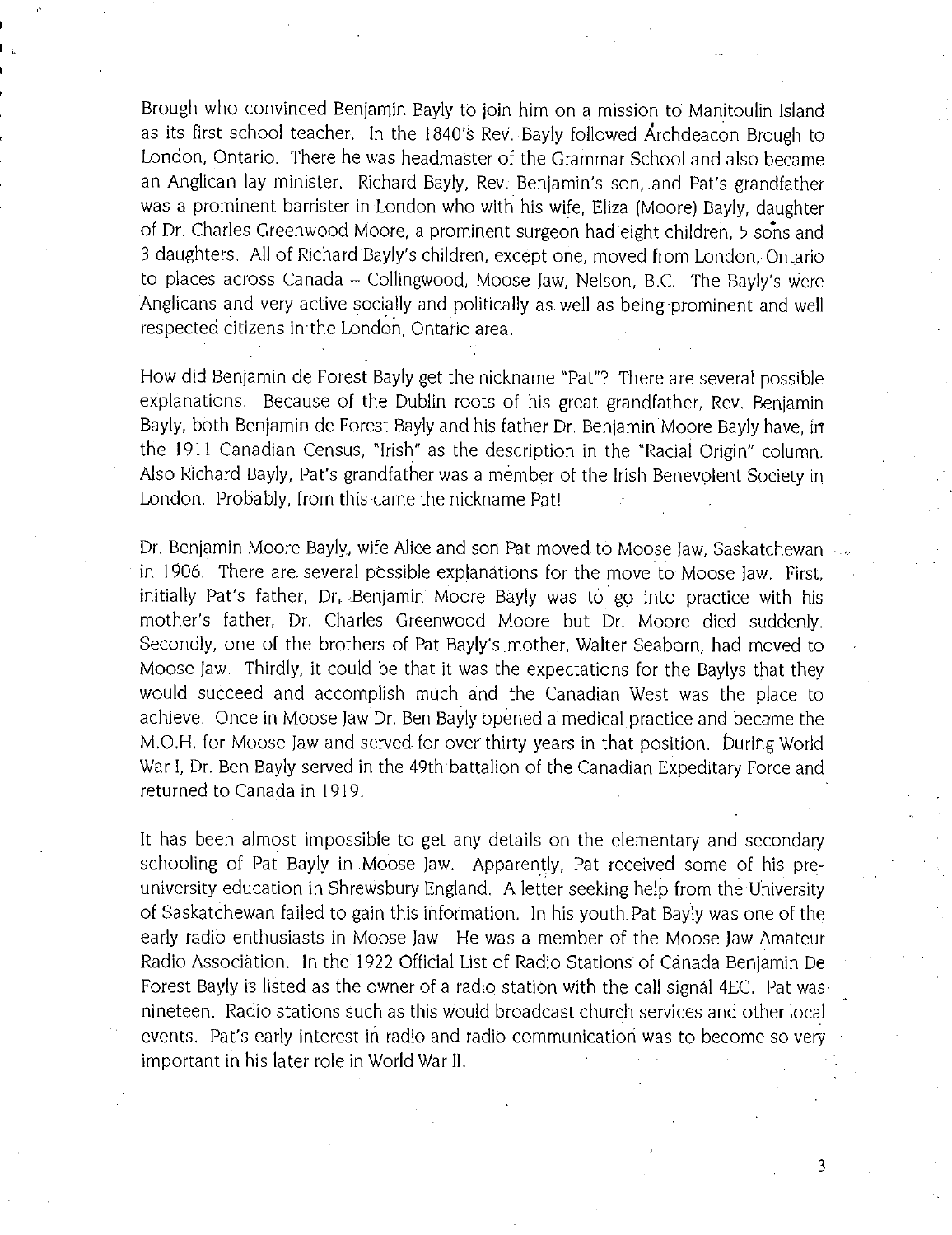Pat enrolled in the University of Saskatchewan's Faculty of Law. He graduated in 1923 at age 20. His. achievements in radio and his graduation from law school at such an early age demonstrates his brilliance and energy. Once he began articling as a lawyer, Pat decided that he did not want a career in law. It was at this time that his wife to be, Margaret (Bun) Grant came into his life. Margaret Grant came from Hamiota, Manitoba. It was first believed that Pat met Margaret at the University of Saskatchewan. However, the University of Saskatchewan has no record of Margaret's graduation. Margaret convinced Pat to enroll in Engineering at the University of Toronto rather than practice law. Margaret believed that Pat should go where his interests were. Pat enrolled in Electrical Engineering at the U of T and graduated in 1930. This meant their marriage had to be postponed while Pat earned the money to complete his degree. To support himself during his student days at the U of T Pat played the piano in movie theatres. ln addition, he had his own radio program at Station CFCA in Toronto. However after Pat graduated and became a Professor of Electrical Engineering in 1930, Canon Cody, the Chancellor of the U of T didn't think it was proper for a University Professor to have a radio show. Canon Cody didn't like "Pat at the Mike". That ended Pat's show.

Again to demonstrate Pat Bayly's brilliance, while he .was a third year engineering student one of the Professors resigned to take another position. The Engineering Faculty asked Pat, who was then in his third year, to teach the fourth year students of the Professor who had left. This Pat did. When Pat reached fourth year, he wasn't required to write the exam for his course. Pat was given an 'A'.

Pat Bayly continued to teach at the U of T until 1940 and returned after World War II in 1946. to do some teaching until 1951.

On May 19, 1932, Pat Bayly and Margaret Grant were married. They had no children.

Before his deep involvement in World War ll he also acted as a consultant to the Tariff Board of Canada and the National Electric Corporation.

#### **2, PAT BAYLY - HIS ROLE IN WORLD WAR II**

ģ,

World War II began in 1939. With the defeat of France and the evacuation of the British Army from France at Dunkirk in 1940, Britain stood alone against Hitler and Nazi Germany. Britain needed a major ally, or its prospects for victory in the war were very dim indeed. Britain needed the unqualified assistance of the United States to Defeat Nazi Germany. However since the end of World War I in 1918, the United States was isolationist. The U.S. Senate had rejected the League of Nations and wanted nothing to do with Europe and its wars. To reinforce their isolationism, the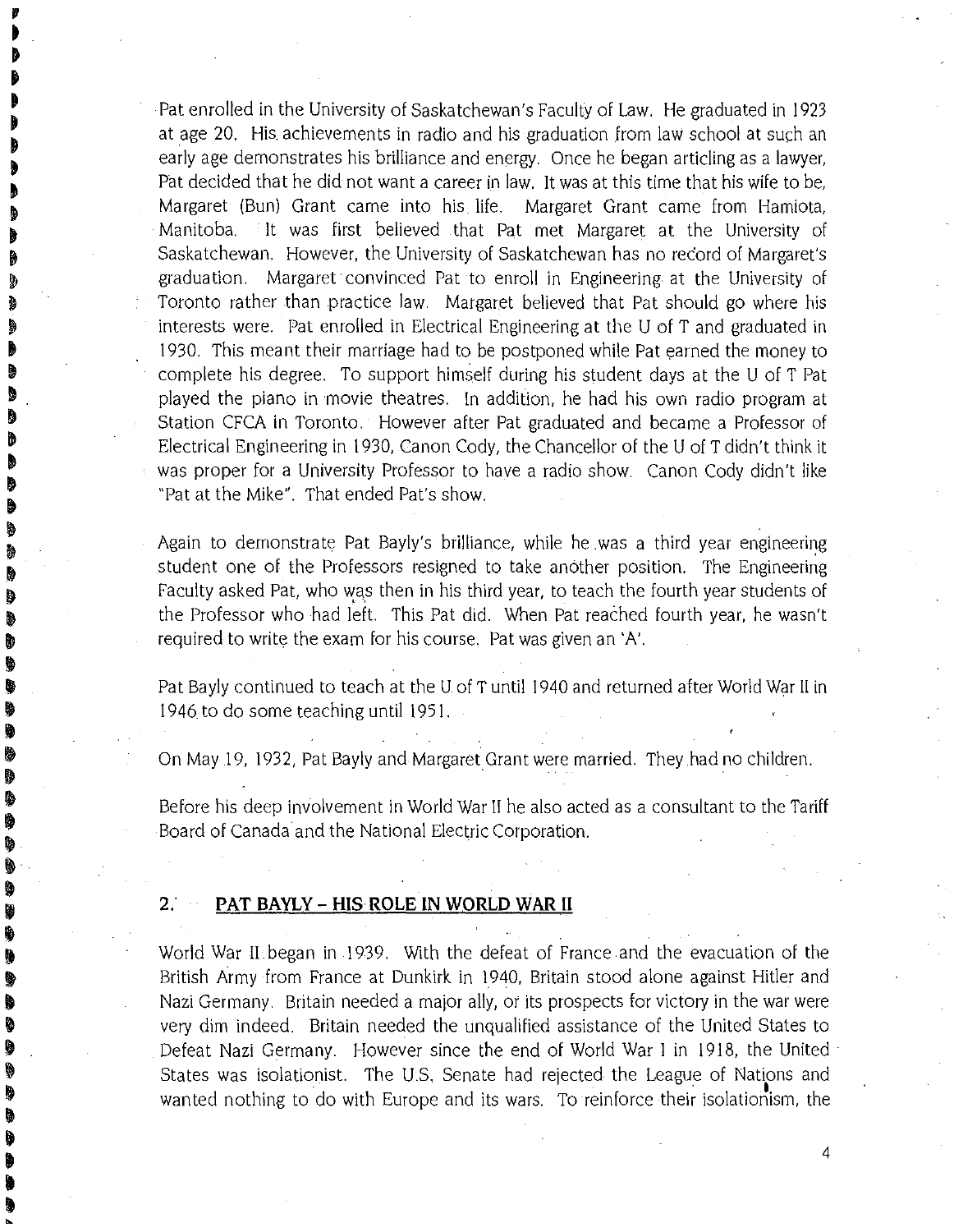American Congress enacted several Neutrality Acts in the 1930's to keep the U.S. aloof from European conflicts. The America First movement was very strong throughout the United States. President Roosevelt was very sympathetic with Britain and realized that the defeat of Britain and its Empire by Nazi Germany would create major problems for the people of the United States and the rest of the world.

Recruiting the U.S.A. as an ally was a major critical objective for British Prime Minster Winston Churchill. To this end in 1940 Churchill sent William S. Stephenson, "the man called intrepid," to the U.SA.to establish an organization called the British Security Co-ordination. The office of the British Security Co-ordination was located in the Rockefeller Centre in New York City. Stephenson's British Security Co-ordination had three major objectives: first to promote pro-British propaganda in the United States and the Western Hemisphere; second to neutralize Nazi propaganda and the work of Nazi spies within the U.S.; third to build a strong and effective communications network in the Western Hemisphere; and fourth and the reason for all those objectives - to bring the United States into the war on the side of Britain.

Consequently, Stephenson realized that effective, speedy, and secure communications was the key to achieve all the B.S.C.'s objectives. To this end Stephenson, in 1940, recruited Benjamin de Forest (Pat) Bayly, a communications genius, "his right hand electronics man" to head up his communications department. Canadians were to play a big part in both Stephenson and Bayly's plans not only because Canadians had outstanding abilities but also because the Neutrality Acts made it impossible to engage Americans to work for Britain. Canada was an ally; the U.S.A. was not.

Immediately upon recruitment Pat Bayly was sent to the United Kingdom to learn the British communications set up. At this time Pat Bayly had the rank of Lt. Colonel in the British Army. Bayly worked· with the top people in the British Intelligence community - Brigadier Richard Gambier Parry and Stewart Menzies. He visited the decryption centres at Bletchley Park and Whaddon Hall to learn about analysis of Nazi covert messages and to learn about the work done by Gordon Welchman and Alan Turing in breaking the codes of the German cipher machine Enigma.

What were Pat Bayly's responsibilities? He was second in command to William Stephenson of British Security Co-ordination. He was the Deputy Director of Communications for B.S.C. He was in charge of Camp X in Ontario, Canada during the · war and after. It was Pat Bayly who laid the groundwork for international co-operation in communications intelligence and cryptography. As a Director of British Security Co-ordination, and as part of the Secret Intelligence Service, and as a member of the . U.S.A.'s Office of Strategic Services, Bayly was deeply involved with the security of three nations. His job as he saw it was to keep communications flowing continuously,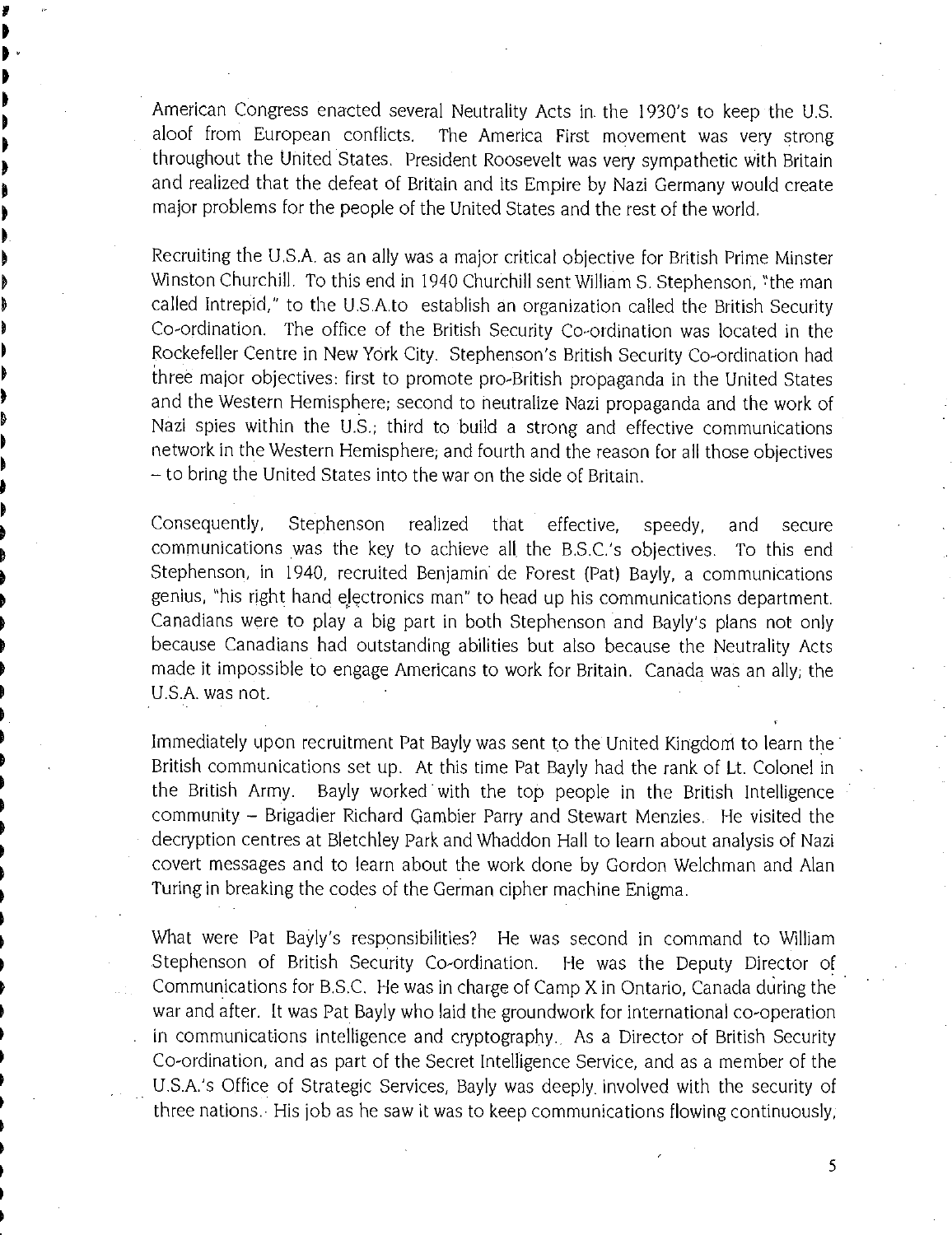speedily and securely 24/7. To achieve these ends, Bayly. established Hydra at Camp X with its. three huge antennae to co-ordinate all intelligence communications throughout the Western Hemisphere and between London, New York, Washington and Ottawa. It was always absolutely imperative that all intelligence reach a home station at optimum speed securely for analysis.

D D þ ð D Ď þ Þ Þ B đ 9 Ø 9 đ Đ þ ŋ ₿ 9 ł 0 ŋ b 9 9 9 9 ₿ Ņ 9 b Ŋ þ b 9 þ ₿ Ŋ þ ş þ 9 þ D 9 D D

To this end one of Pat Bayly's major achievements was the invention and development of the Rockex machine. Rockex solved all the problems of earlier Telekrypton devices which provided encipherment. A stenographer could type normally; the letters were automatically coded and when the message reached its destination that message was automatically decoded. The cable messages could be coded automatically to radio transmitters. There were both cable links and radio links. Anywhere the British had listening posts the signals went to Camp X, then sorted, then sent to the crypt bureau of the country that was working on that particular code.

To carry out the vast work of the huge communications network hundreds of Canadian women were recruited to work in New York at the Rockefeller Centre and at Camp X. Canadian women made an outstanding contribution to the success of this enterprise. Their skill, their diligence, and their efforts were remarkable.

How did the Rockex machine get its name? There are two theories. One, because most of the development work was done at the Rockefeller Centre in New York, it got its name Rockex from the Rockefeller Centre. Second, there is a story that one day during the development of the Rockex, Edmund Travis, one of Pat Bayly's co-workers, looked out the window at the Rockefeller Centre and saw the famous Rockette Dancers sunbathing on a rooftop  $-$  hence Rockex. Which, if either is correct, it is difficult to say.

Pat Bayly's modified Rockex is still in use in embassies and by the military world wide. As a matter of fact, during the war the American Military decided to use Bayly's communication network in preference to their own.

Although he would likely vigorously deny it, Benjamin de Forest (Pat) Bayly must have been privy to most, if not all, the great wartime secrets.

There are many examples of the great successes of Pat Bayly's skills in perfecting communication intelligence speedily and securely. The first is in the battle for the Pacific. The U.S.A. entered World War II after the Japanese attack at Pearl Harbour on December 7, 1941. It was critical that the U.S.A. regain control of the Pacific Ocean from the Japanese. The battle fo decide this occurred at Midway in June 1942. Due to • Bayly's communication expertise, radio signals from the Japanese were picked up by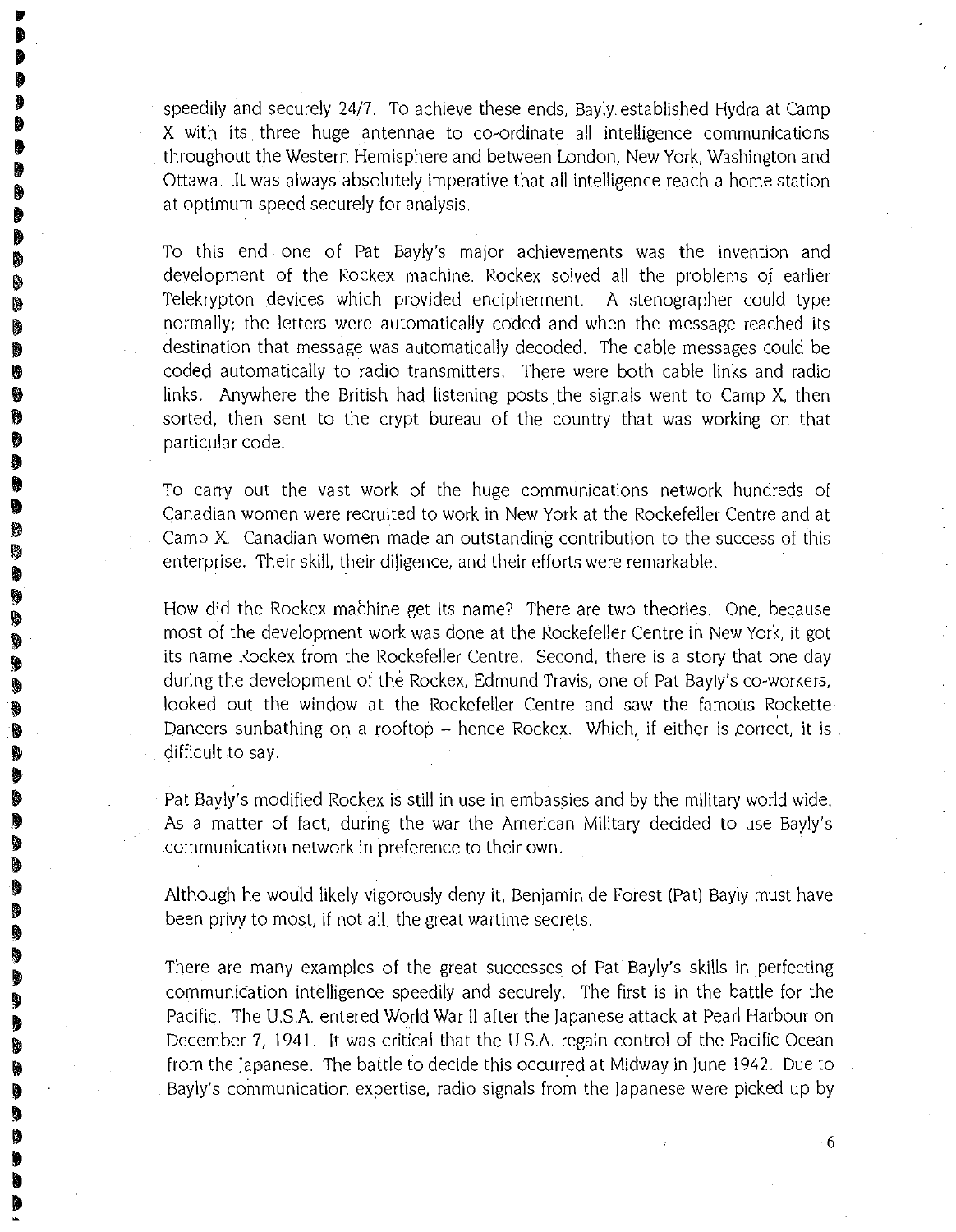the Allies before those signals were received by the intended Japanese recipients. At Midway, the Americans knew the instructions for the Japanese Admiral before he did. Consequently, the U.S. was able to put its aircraft over the Japanese fleet before the Japanese knew what was happening. At Midway the Japanese lost four aircraft carriers, two hundred aircraft and twenty-five hundred men. This was a turning point in the Pacific War.

The second example of Bayly's skill in communications expertise was the triangulation of Nazi U,boats. Hitler insisted that the German U-boats give their positions twice daily. British Security Co-ordination was able to break Nazi U-boat codes; therefore the British knew U-boat positions twice a day. Bayly had the job of giving submarine position reports to whichever navy was nearest that spot. A minute and a half was allowed to get the sub's position from the station to the nearest navy. Bayly devised the methods by which his people could get the messages out in the required minute and half.

The third example is the allied communication device named Aspidistra. The story of Aspidistra took place in this manner. A United States radio station built a huge 1,000 kilowatt radio transmitter. The station intended to sell this transmitter to Mexico. The United States Government refused to approve this sale. The F.C.C. refused to license it. Apparently, this was, at this time, the largest radio transmitter ever built. After Pat Bayly learned o'f'this, he told David Bowes-Lyons, the Queen's brother about this huge radio transmitter. At this time, Bowes-Lyons was in charge of British propaganda. Bowes-Lyons got permission to purchase this transmitter. This transmitter needed a name. Bayly was asked to name it. As Pat and his wife Margaret had heard Beatrice Lily sing the "Biggest Aspidistra in the World" at a concert. Mrs. Bayly chose the name Aspidistra. Aspidistra was so powerful it could completely· overpower German orders to their bombers. The result was complete confusion with German bombers flying wide of their targets. When the invasion of Europe began the army received their orders without any chance of them being smothered.

Bayly's contribution to the reliability, speed, and security of allied communications was the decisive major factor in the final allied victory.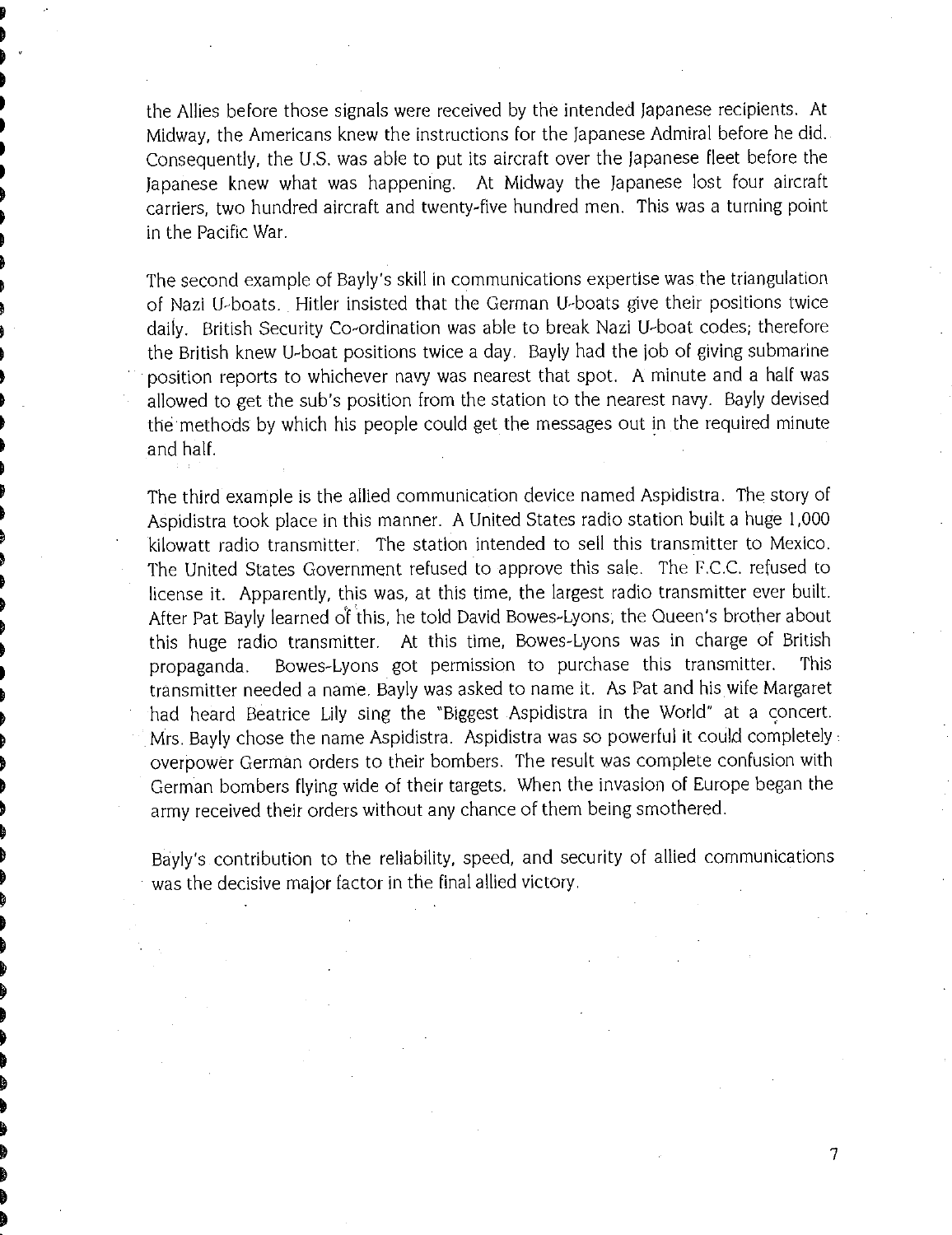#### **3. PAT BAYLY- HIS ROLE IN THE HISTORY OF AfAX**

þ

þ þ b ķ þ þ ļ. þ þ b þ, þ þ

.<br>9

サンチン リングション アンドラ

World War II ended in 1945. Defence Industry Ltd. was no longer needed. What was to happen to the Ajax community and the residents of the 600 houses in the old Ajax Village?

By an agreement dated November 30, 1942 between the Council of the Township of Pickering and Wartime Housing Ltd. (its successor being Central Mortgage and Housing), it was agreed that six months after the termination of the war, at the request of Council, Wartime Housing would remove said buildings. The was totally impracticable. There was a great housing shortage after the war especially with the returning veterans and the beginnings of many new families. Pickering Township did not want Ajax. Pickering could have had Ajax for a dollar. Pickering Council believed that the costs involved in taking Ajax into the township "would wreak a terrible hardship on the Corporation" and the assessment on the houses would not provide a sufficient return to pay for the services demanded. Therefore the Pickering Council in 1948 recommended to the Federal and Provincial Governments that the Ajax area should be formed into a separate corporation either within or outside the County system. The people of Ajax had been without any municipal government ever since. the expropriation of the Pickering lands for D.1.L. in 1940.

From 1945 to 1949 the Faculty of Engineering, University of Toronto, converted many of the D.l.L. factory buildings into lecture halls and laboratories for the veterans who were enrolled in the Engineering and Architecture courses. The University of Toronto. in effect, took over the managing of municipal services for this period. This raised the question of taxation. The U of T didn't want any part of this. The University's.stay in Ajax was to provide education not municipal government. Something had to be done; therefore after a petition by thirty residents led by Herb Hunter to the Ontario Municipal Board, Ajax was erected into an Improvement District on November 1, 1950.

In 1946 after Pat Bayly's responsibilities with British Security Co-ordination ended, he founded Bayly Engineering in Oshawa. Bayly saw a future for a company with expertise in supplying control and communications systems and being able to provide sophisticated communications and testing equipment designed and built to the customer's unique specifications. Because of excellent vacant factory facilities in Ajax with all major services including CN rail spur lines, Bayly Engineering moved to Ajax in 1948. At Bayly Engineering, on Hunt Street, Bayly was able to employ some of the very capable and inventive people that had worked with him at Camp X. One of these people was Harry Smith who had worked with Bayly at Camp X. Pat Bayly and his wife moved to Ajax and lived at 77 Exeter Road.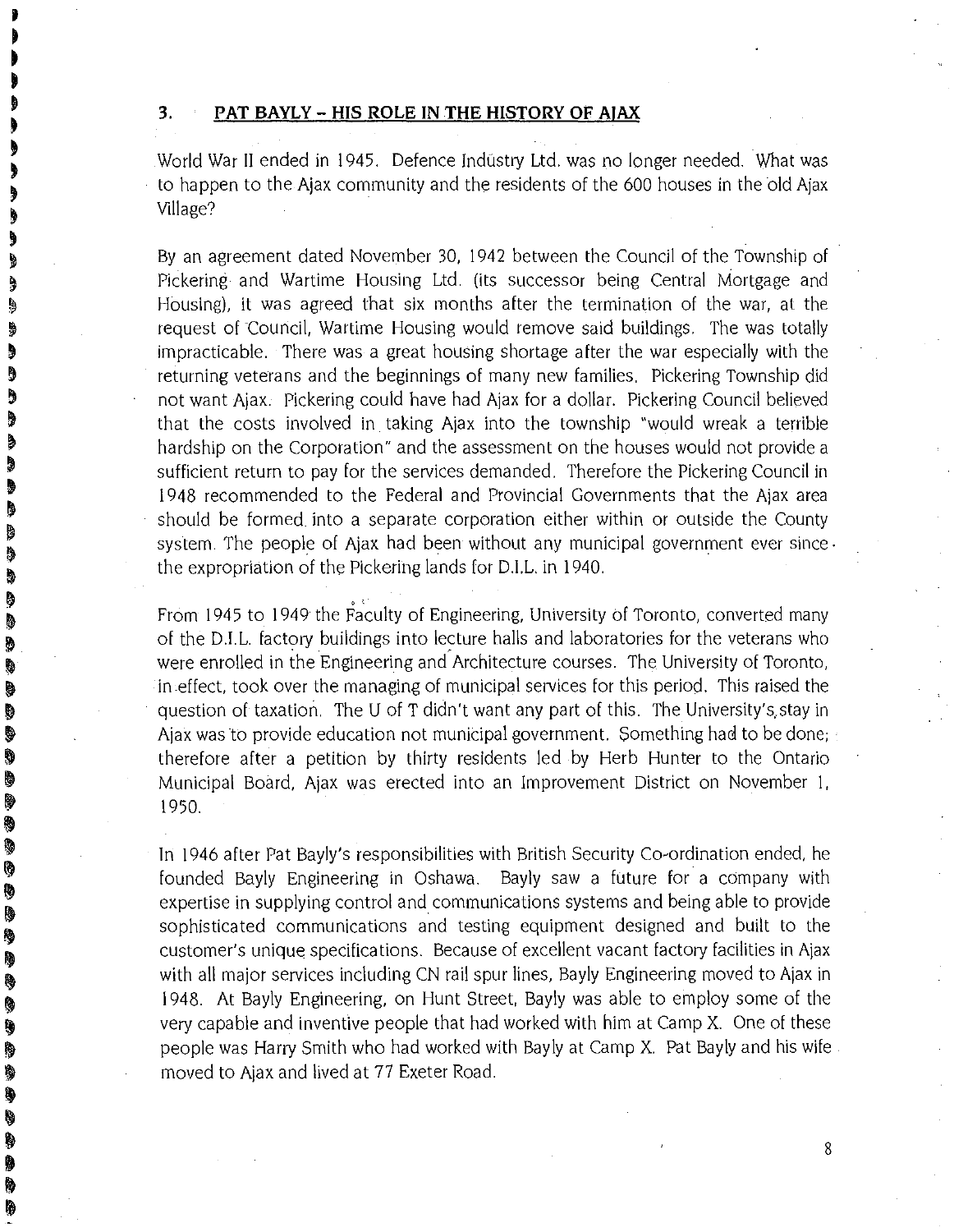Now that Ajax had been erected into an Improvement District in 1950, the Ontario Government was required to appoint a Board of three trustees. In appointing Pat Bayly as Chair of the Improvement District Board the Department of Municipal Affairs could not have made a wiser decision. Local residents and the Ontario Government knew his capabilities. Along with Pat Bayly, the two other well respected Board members were John Mills, a long time wise and astute resident and W.W. Bill Rideout, a representative of C.M.H.C. The Board had all the responsibilities and duties of a municipal council and a public school board. **In** other words the Board had.to begin . to put in place the foundation stones of a community that had, up to that time, no municipal government or public school board. There were some basic critical issues. The municipality needed at once a Clerk-Treasurer. The Board recruited Bolton C. Falby from Larder Lake. When the Department of Municipal Affairs balked over Falby's salary request, Bayly said "No Falby, no trustees." Municipal Affairs compromised and Bolton Falby came to Ajax. Bayly always knew the direction and the vision required and went after **it** in a resolute and determined way.

 $\mathbf{v}$ 

What were the other immediate issues? Planning was a major one. Ajax had no Official Plan and no zoning by-laws. Development: Always a major issue in Ajax, Bayly and his Board were determined to maintain a balanced assessment - 50% Industrial/ Commercial, 50% residential, Water: Bayly and the trustees knew that the water plant built for D.l.L. would not be adequate for a growing industrial and residential community. Possible problems on the Ajax boundaries: When the Pickering District High was built in 1951 neither the Township of Pickering nor the village of Pickering had municipal water supplies. The Ajax Improvement District Board agreed to supply the Pickering District High School with water and later agreed to supply only the residents of Pickering Village with water as well. However, once water was supplied to the Village, there were great concerns about what kind of development might occur on the northern Ajax boundaries which would be out of the control of Ajax. Hydro: The Ontario H.E.P.C. was attempting to keep Ajax from having its rightful hydro assets. Bayly and the Board saw that Ajax retained control of proper hydro assets and later the Ajax Council was able to establish its own elected Hydro Commission. The Library: Ajax had no library. When John Cameron, a resident, appeared before the Board for funding, the Board said it would provide funding if the residents supported the library financially. Within two weeks, John Cameron had achieved public financial support and the Ajax Public Library was established. Representation on the Ontario County Council: At\_ first, County Council opposed giving Ajax representation on County Council. One of its reasons was that the Ajax trustees were not elected. Bayly said: No representation, no Ajax taxes and therefore Ajax won't be a part of the County Council. The County Council reversed itself and Ajax was granted representation.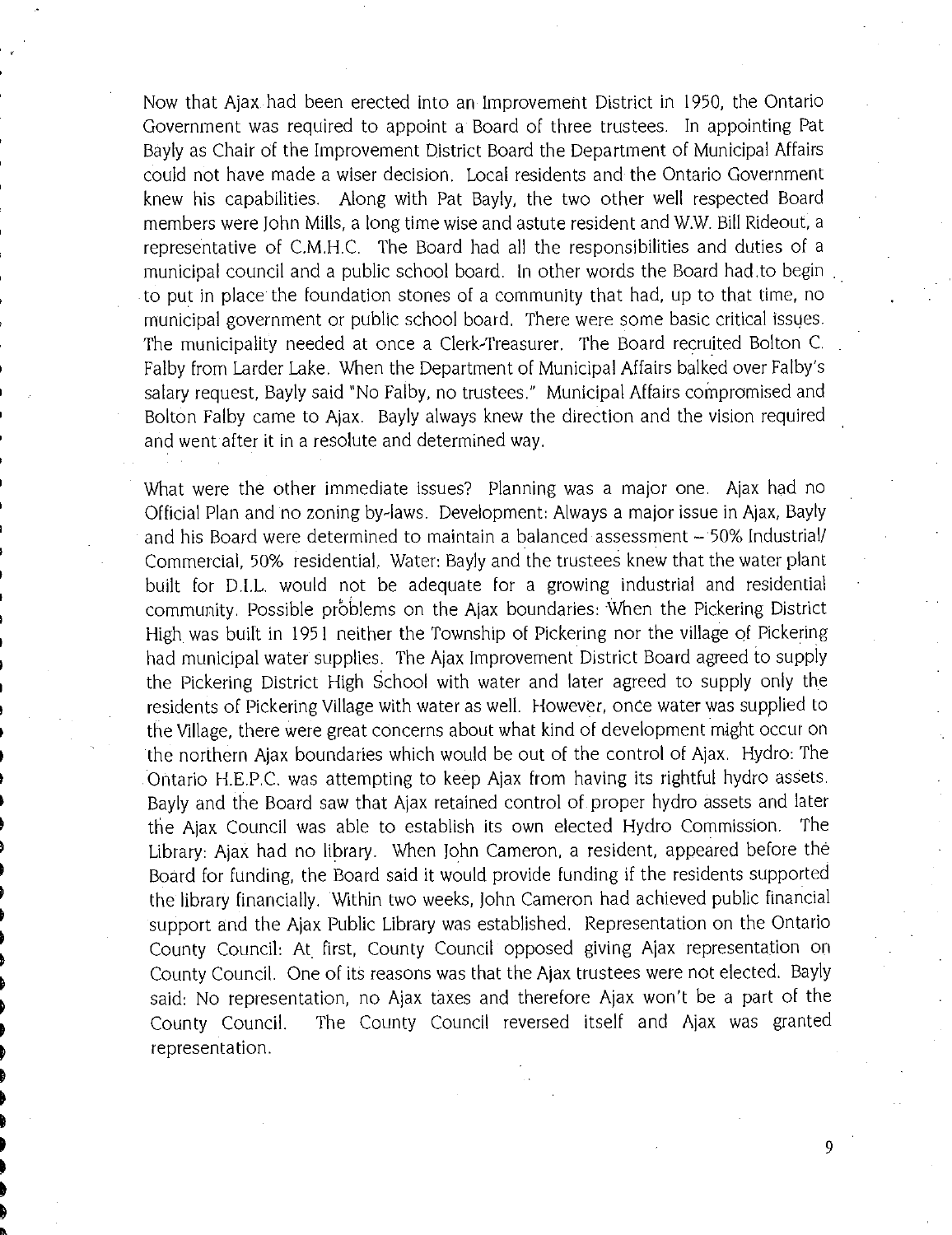In its three years of operation the Improvement District Board began the important work of establishing the foundation and the direction of Ajax. Because of the great success of Bayly Engineering, Pat Bayly resigned from the Board in 1952. He was replaced with Bob Hunt who was the manager of Dowty Ltd. Bill Rideout died in 1952 and was replaced by George Finley from C.M.H.C.

D ₿ D D ₿ D P ₿ P D ß B 胁 Þ P ß Ò  $\Theta$ Ø O Ø 0 ņ 9 Ø Đ D Ø 9 Þ ø đ 0 9 0 9 đ 9 9 Đ 9 þ 0 9 þ þ þ ģ, Ģ ₿ þ þ

By 1954, with a population of over 5,000, the people of Ajax were seeking an elected Council and Public School Board. The Board of Trustees recognizing this passed a bylaw, By-law 110, asking the Ontario Municipal Board to erect Ajax into a town with an elected Council and Public School Board. The O.M.B after a public hearing, approved the by-law and the first elections in Ajax were held on December 11, 1954.

Recognizing Pat Bayly's great personal qualities, business and leadership abilities and his fine work as first Chair of the Improvement District Board and being a very successful Ajax entrepreneur he was nominated a candidate for first Mayor of Ajax. It is important to emphasize at this point that many in Ajax only vaguely knew of his role in World War II but a few persons who had worked with him in the war, like Harry Smith, knew the depth and extent of his leadership abilities and his involvement at the highest levels. Ajax was so very fortunate to have a person of his qualities willing. to stand for public office.

Pat Bayly's only opponent in this election was Sam Huxter. Sam Huxter had worked at D.l.L. during the war. After the war he built a gas station and hardware store on the east side of Harwood Avenue in Pickering Township just north of the Ajax boundary. He was very popular, was widely known and had very strong support among the residents of the Old Village – the original Ajax houses. The election campaign was very vigorous. There were two major issues. Huxter wanted Ajax to develop northward to Highway 2; Bayly saw that the least costly and best and quickest development was in South Ajax where services – sewer, water, steam and rail lines – already existed. The second big election issue in south Ajax was the price that C.M.H.C. was going to charge for all the houses it owned there. Huxter believed the prices were too high and accused Bayly, on the day before the election, in a leaflet distributed to the three hundred homes in the south of not being sympathetic to the people regarding the house prices. Bayly and his supporters fired back an immediate rebuttal stating that Huxter's letter "was a deliberate distortion of what I (Bayly) said and a disgrace to those who sent it. Deliberately timed to be too late for an answer. What I (Bayly) said was 'The Municipal Council had.no authority over the price of these homes etc.' not could not be interested..." Huxter's letter had included, as a support of his letter, or leaflet, the name of William A. Parish, one of the candidates for Council. Parish contacted Bayly and told him that he, Parish, had nothing to do with Huxter's leaflet. Parish's disclaimer which stated in part: "However, may I say as emphatically as 1can that 1 had nothing to do with the publication of the leaflet: 'We don't want sympathy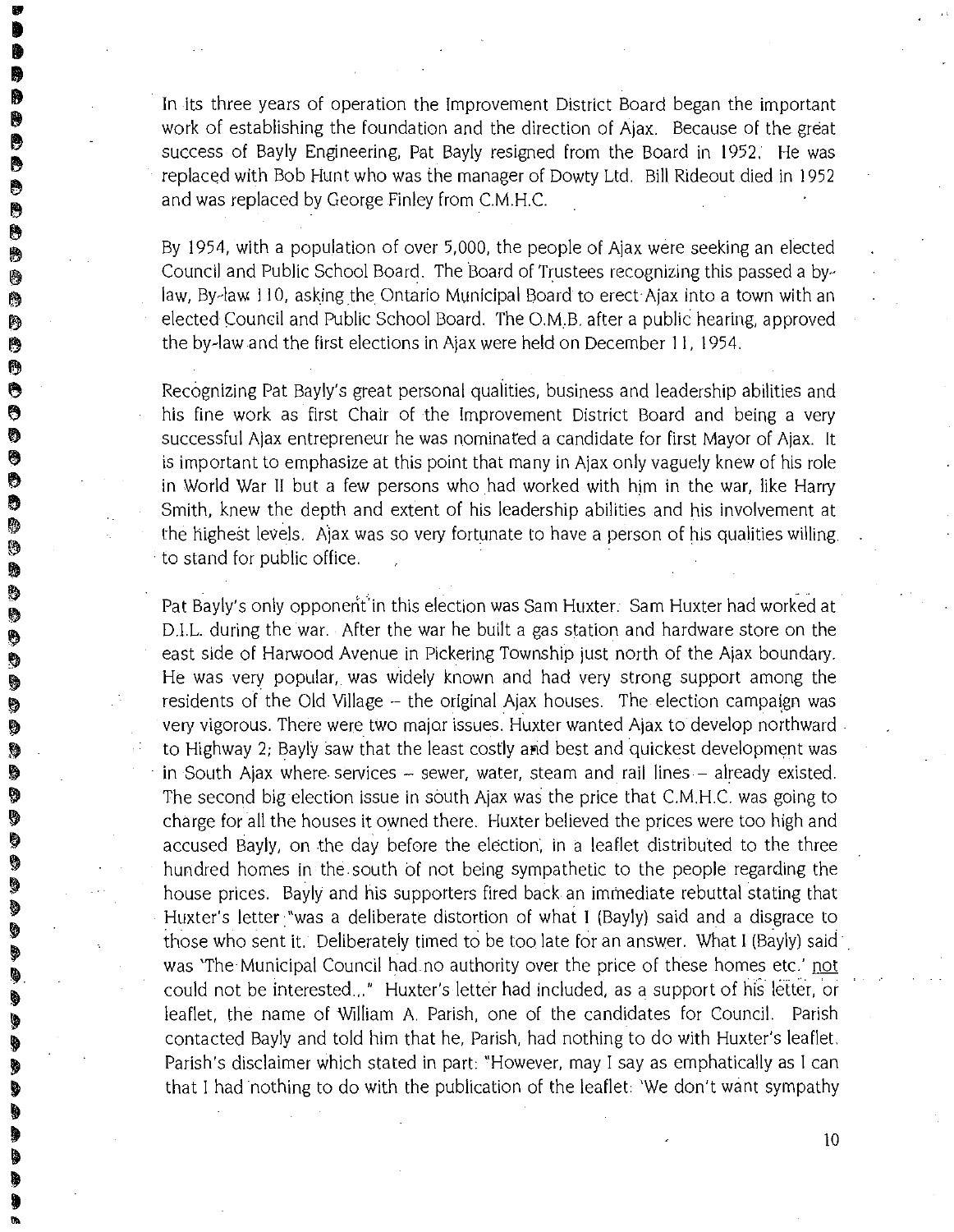Mr. Bayly.' I did not authorize the use of my name on this leaflet" was included as part of Pat Bayly's final election missive. This very first election had its very first "dirty trick".

Pat Bayly was elected on December 11, 1954 as the first Mayor of Ajax, along with Reeve John Mills, Deputy Reeve Roger Conant and six Councillors: Bill Laycock, Bill Parish, Claude Rowland, Bill Scarff, Pat Sheehan and Ken Smith. The work of the first elected Council had begun. The new Council led by Bayly had to tackle many of the challenges that had confronted the Improvement District Board. First, the work to complete an Ajax Official Plan and a comprehensive zoning by-law had to be continued to fulfillment. Industry had to be attracted so that Ajax could provide jobs within the community and maintain its coveted balanced assessment. Bayly and the Council knew that a new water plant was an essential if both future industrial and residential needs were to be met. The objective for Bayly and Ajax Council was to make the town "Canada's first fully planned industrial community". This would be a community providing jobs within the town and would not be just a dormitory suburb for Toronto.

Consequently to satisfy the planning and industrial necessities of Ajax the first Council approved the Town's first Planning Board consisting of six citizens and three members from Council. An Industrial Commission was established to publicize Ajax and attract more industry. Second Street, later to become Bayly Street, was designated a major traffic artery with a one hundred foot road allowance. The planning for the new water plant began with the appointment of a special Water Committee. Finally, one of the key decisions was the acquisition of the lakeshore lands at the mouth of Duffin's Creek which was and is Rotary Park. Ajax Waterfront land planning and land acquisition had begun. 1955 was a very busy year.

During his term as Mayor, Bayly provided excellent leadership and direction. He had vision. He was decisive. Bayly always made sound decisions that put the people of the Town first. The Committees of Council knew their tasks and were allowed to proceed without interference or micromanaging by Bayly. The Councillors appreciated that kind of leadership. Bayly was never a publicity seeker or one who sought praise or glory for himself. Bayly knew his job was to lead and he did just that.

Unfortunately due to the pressures of his obligations at Bayly Engineering, Bayly declined to seek a second term.

The great success of Bayly Engineering was the major reason for Pat Bayly leaving municipal politics. Bayly Engineering was one of the oldest original industries in the . town. The unprepossessing exterior of Bayly Engineering on Hunt Street just south of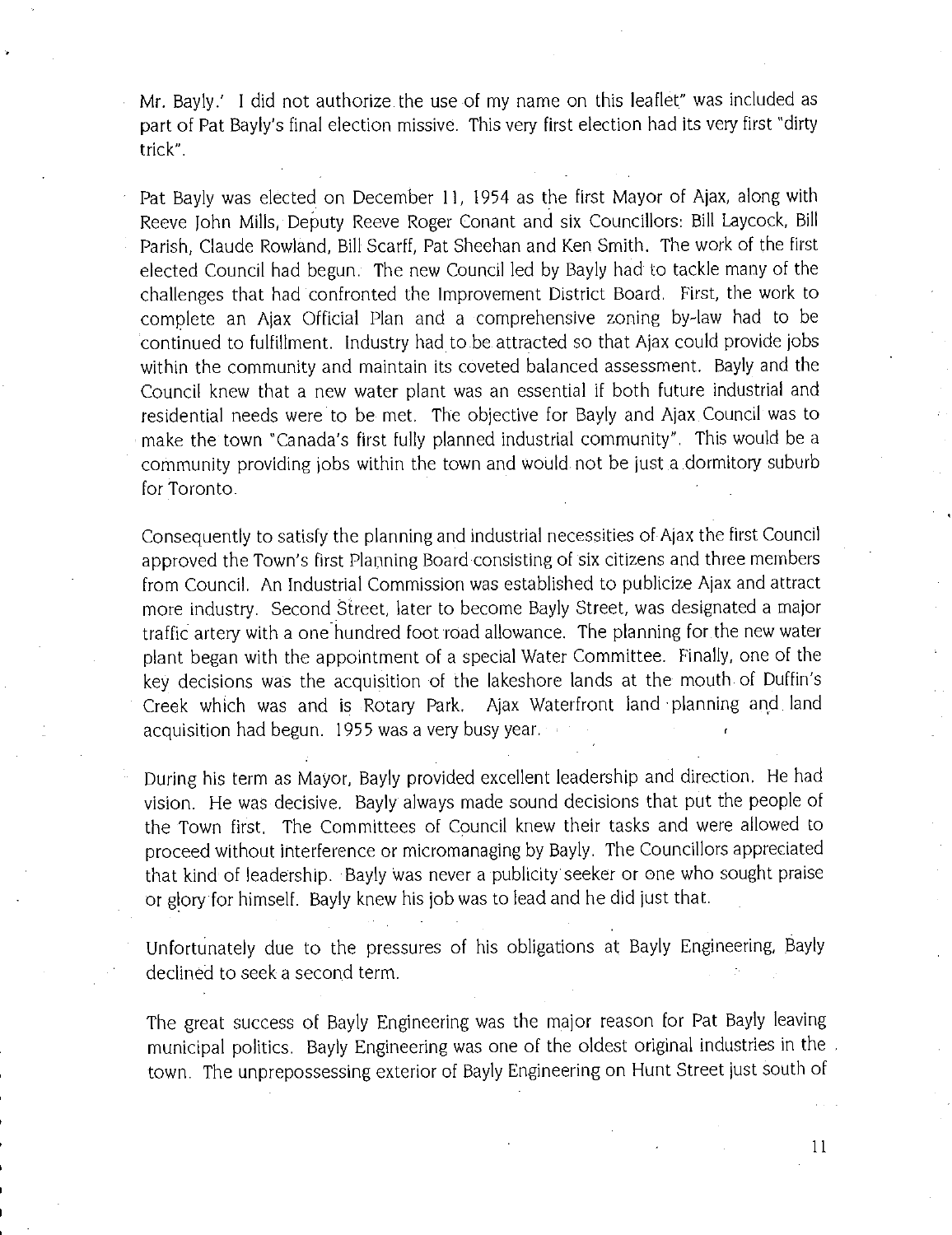$\pm$  the steam plant gave no clue as to the complex engineering research and design work that was going on within that wartime building.

Bayly Engineering began by building on its founder's knowledge, expertise and experience. Bayly Engineering was capable of supplying sophisticated communications and testing equipment designed to conform to the customers' unique specifications or required to operate in unusual conditions. The work Bayly Engineering preferred was largely done by hand and was very labour intensive. Bayly pioneered work in postal automation and the artificial heart. Bayly Engineering was so successful that it expanded into another factorv on the south side of Hunt Street opposite the original building. In 1970 Bayly Engineering joined the AEG - Telefunken · Group which was the largest producer of equipment for the electronics industry.

Bayly, in addition to his tremendous contributions in World War II and his involvement •in local Ajax municipal politics, was an inventive genius and an entrepreneur par excellence. Bayly Engineering helped to build the industrial strength that Ajax wanted and needed from its very birth.

Pat Bayly was a charter member of the Ajax Rotary Club which was founded in 1951. He was chairman of that club in 1959.

#### **4. PAT BAYLY HIS PERSONAL CHARACTERISTICS**

\$\$\$\$\$\$\$\$\$\$\$\$\$\$\$\$\$\$\$\$\$\$\$\$\$\$\$\$\$\$\$

めゅうりょ

もうも

đ 0 þ 9 0 þ 0 Ð 0 0 \$ þ ₿ ₿ Đ

The success of a person depends so much on the strength of that person's character and how others perceive that person. In everything that Pat Bayly undertook, he was a brilliant genius. The best examples of these are: his amateur radio days in Moose . Jaw; his distinguished professorship in Engineering at University of Toronto; his enormous accomplishments and contributions in communications during World War 11; his leadership in Ajax municipal affairs as first Chair of the Improvement District Board and as the first Mayor; his entrepreneurship as founder of Bayly Engineering. Pat Bayly got the job done. He was hardworking - an "automaton" according to William Stephenson. Bayly knew the issues and had the ability to get to the heart of the issues quickly and decisively: His whole life seemed to be as a problem solver. He never backed away from an issue or a problem. Pat Bayly built trust. Consequently, he was trusted. He never ever sought publicity or public accolades. He was always so self-effacing and reserved. Pat Bayly never talked of his deeds or accomplishments. He had charm, a great sense of humour, and treated everyone with respect and graciousness but never patronizing. His insights made it easier to resolve whatever issues that needed to be faced.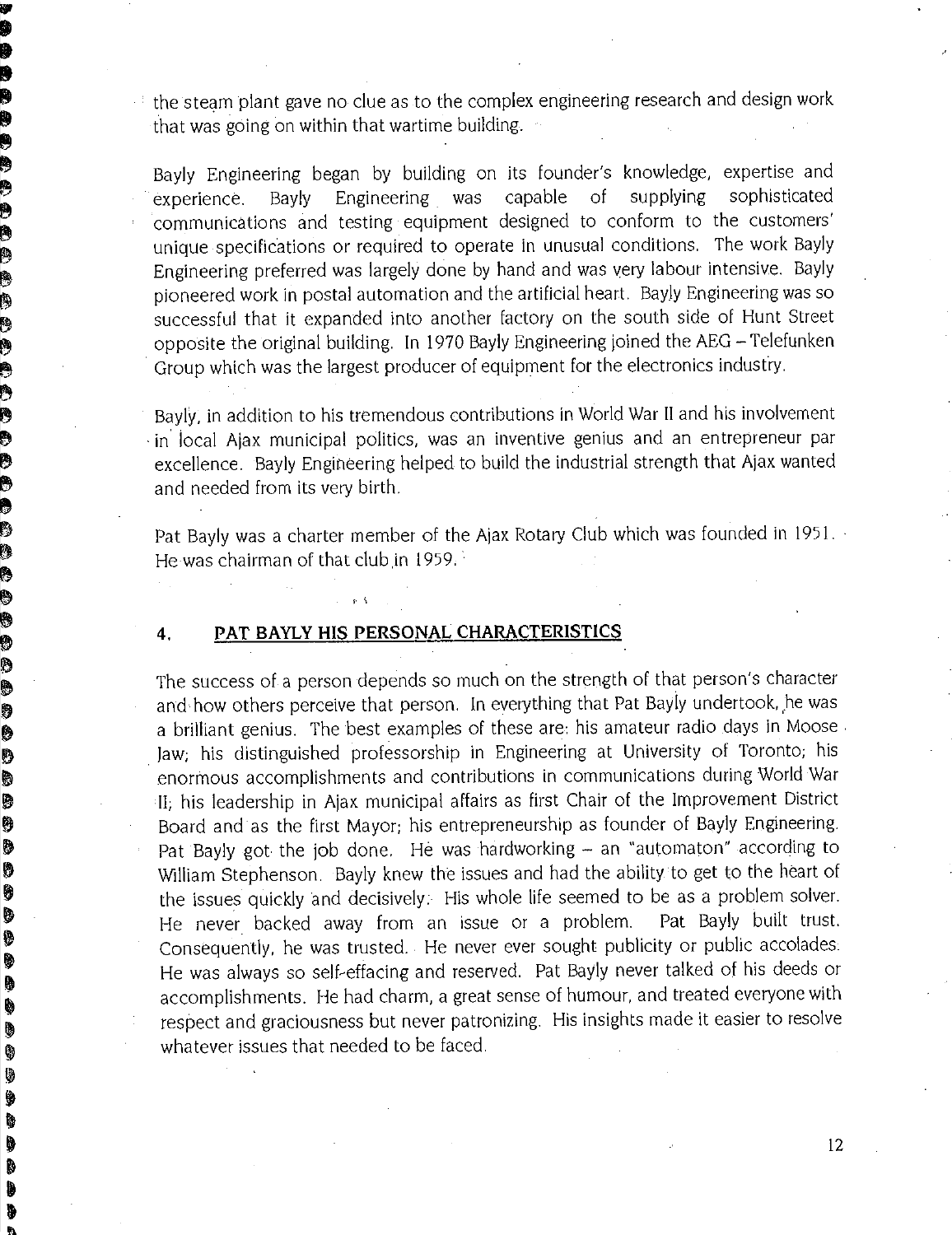#### **5. WHY IS PAT BAYLY 'THE UNKNOWN CANADIAN'?**

Pat Bayly did not want to be 'known'. He worked to achieve thdse objectives that mattered to him, his country and his community. Fame or personal glory or recognition was not his goal. Pat Bayly, at the end of World War II, refused to document and publish the evolution and development of the British Security Coordination Communication Division. Bayly had built the success of his Communication Division on personal trust among so many of his colleagues $-$  British, American, and Canadian. A written history could and would likely breach the trust and confidentiality upon which so much had depended. Bayly would not breach that trust. Bayly always resisted attempts to publicize his life story.

In his years in Ajax Municipal Government and his founding of Bayly Engineering, Bayly never spoke of his achievements, either personal or of Bayly Engineering. He did his job, provided the leadership and vision, supported his people and let the results speak for themselves.

Now is the time to get to know Benjamin de Forest Bayly as the distinguished brilliant person who contributed so much to the success of the Allies in World War ll and to building the excellent foundations for the town of Ajax.

#### **6. HOW WAS BENJAMIN DE FOREST PAT BAYLY RECOGNIZED?**

..

りつうもうもう

めゆり

þ Đ

ð<br>D

þ D 9 b þ ₿ ₿ ₿ ₿ ₿ þ 9 þ

Benjamin de Forest Pat Bayly received much very deserved recognition for his services. From Great Britain he received the Order of the British Empire. In 1947, Bayly was made a Fellow of the Institute of Radio Engineers. The Engineers Joint Council included Bayly in the 1954 edition of "Who's Who in Engineering." "Only top notchers" are selected for this blue book - "those of acknowledged professional standing with at least ten years of active practice - five of it in charge of important engineering work". Only a fraction of Canada's thousands of engineers qualified for such listing. In 1989 Bayly received the following award: "Membership in the Hall of Distinction is accorded to Benjamin de Forest Pat Bayly Class of 1930, Electrical Engineering". The award was signed by the President of the U of T, the Dean of the Faculty and the President of the Alumni Association. The award plaque detailed all of Bayly's many accomplishments. Because of ill health in 1989, Bayly could not attend to receive the award. He received it in 1991 by mail with no covering letter! The United States wished to reward Bayly's achievements with a medal. However, the British Government said that no colonial officer could receive a foreign decoration. It should be pointed out that William S. Stephenson, head of British Security Coordination was knighted for his contribution to the war effort.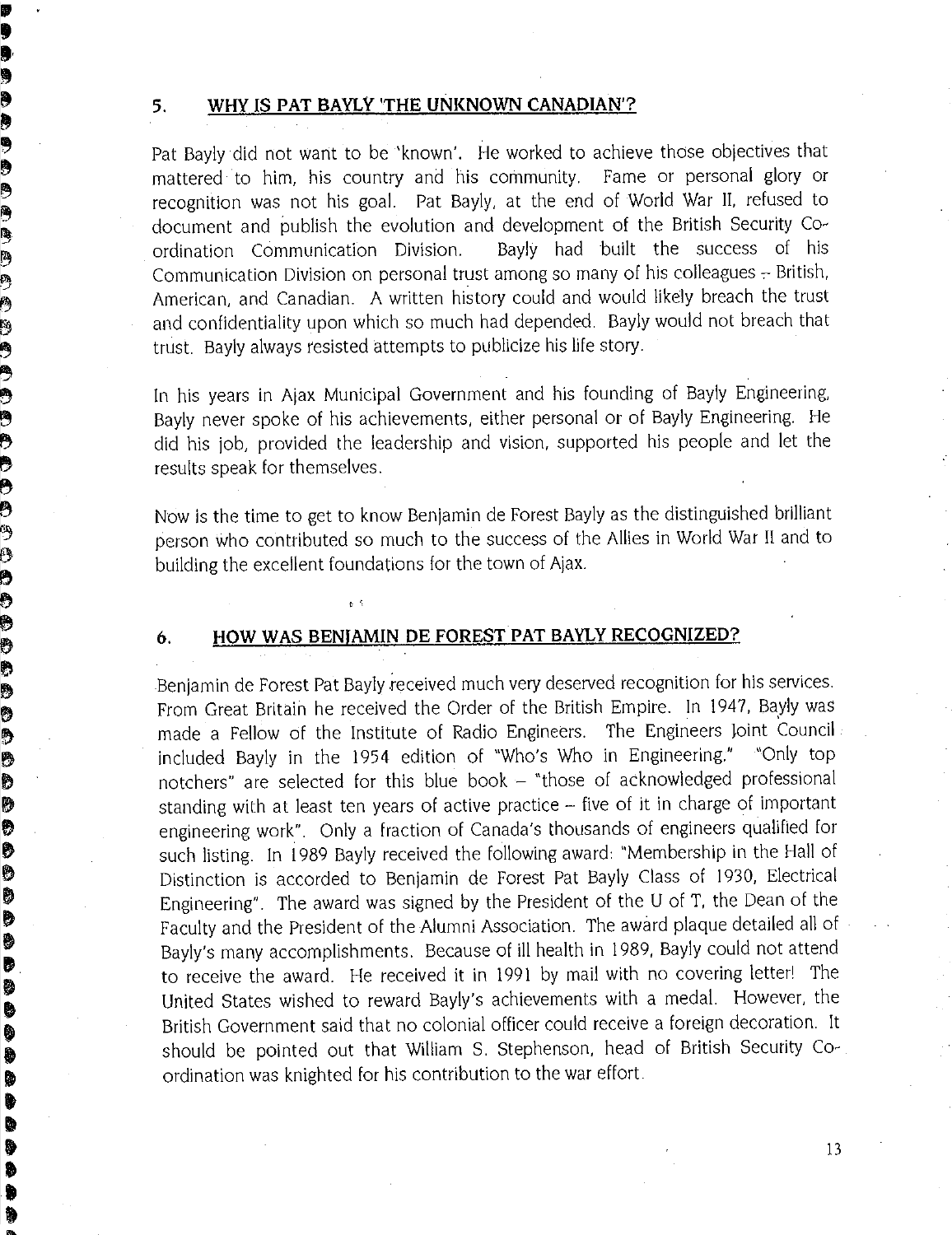The Town of Ajax honoured Pat Bayly in several ways. Bayly Street, which is one of the Town's major east/west traffic arteries was named after Pat Bayly. At the time Bayly street was named by Council, Bayly Street was the Town's only major east/west artery. It was so fitting that the major town intersection, at the time, Bayly and Harwood, should. bring two of the 'Founding Fathers' together at the one spot. In addition, in 2003, the house that Pat and Margaret Bayly built in 1953 at 58 Kings Crescent was designated a Heritage Site by the Town under the Ontario Heritage Act. This was done to recognize Pat Bayly as the first Mayor of Ajax. The Bayly's resided in this home until 1969.

As far as can be ascertained, Pat Bayly received no honours from the Govemment of Canada.

#### **7. CONCLUSION**

"<br>"

7992392929292929292929

Pat Bayly retired in 1969. However, he did continue to do consulting work for a number of years after his retirement. Pat and Margaret moved to Solona Beach, San Diego, California in 1969. Margaret Bayly died in 1986 and Pat Bayly died in March 1994.

The objective of this essay on the life and times of Benjamin de Forest (Pat) Bayly has been to make "the Unknown Canadian" known to the people of Ajax, the Region of Durham and all of Canada for his outstanding achievements as a wartime communications genius, as a major founder of the Town of Ajax, one of the most. unique municipalities in Canada because of its World War II origins and name, and as a brilliant post war Ajax industrial entrepreneur. Pat Bayly's strength of character, his leadership and vision and his amazing abilities in every field he touched is an example to us all. Pat Bayly is a Canadian icon and must be recognized as such.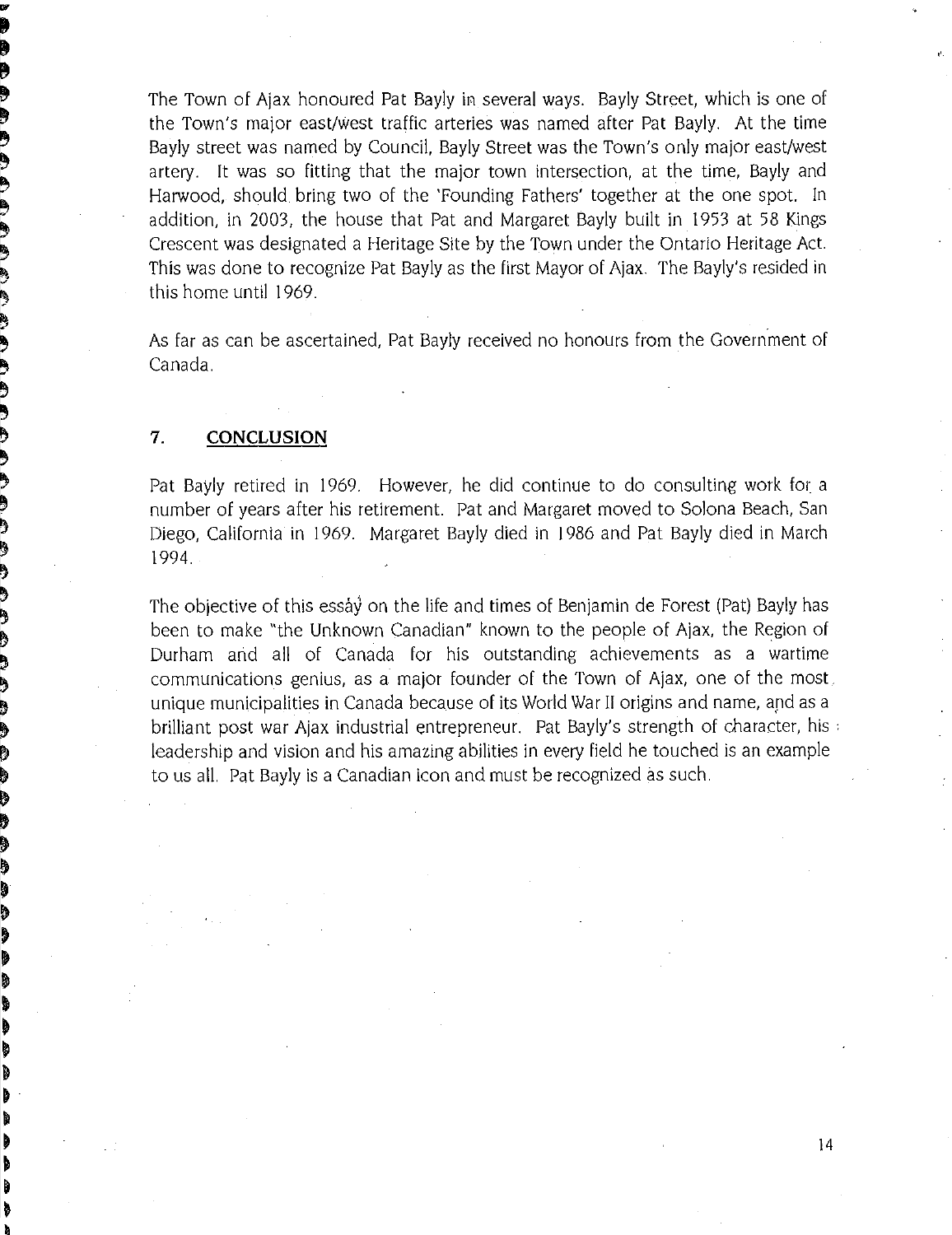#### **BIBLIOGRAPHY**

"The True Interpid: Sir William Stephenson and the Unknown Agents." Bill MacDonald, Tim Lawson. Timberholme Books Ltd. Publishers, I 998 .

. "Camp X." David Stafford. Lester & Orpen Dennys Ltd., 1986.

"Inside CampX." Lynn Philip Hodgson. Blake Books, 1999.

"Camp X-The Final Battle." Lynn Philip Hodgson. Gaza Books, 2001.

**"A** Man Called Intrepid." William Stevenson. Harcourt Brace, 1976.

Camp X Historical Society.

•

Rockex Crypto System - Internet.

"The Pictorial History of Ajax - 1941-1972." Ajax Historical Board, 1972.

"Ajax - The War Years - 1939-1945." Ken Smith. Publisher: Ken Smith, 1989.

"A Town Called Ajax." Archie MacDonald, Editor. Ajax Historical Board, 1995.  $^{\circ}$  . Pickering's Bay News - Wed., April 9, 1980.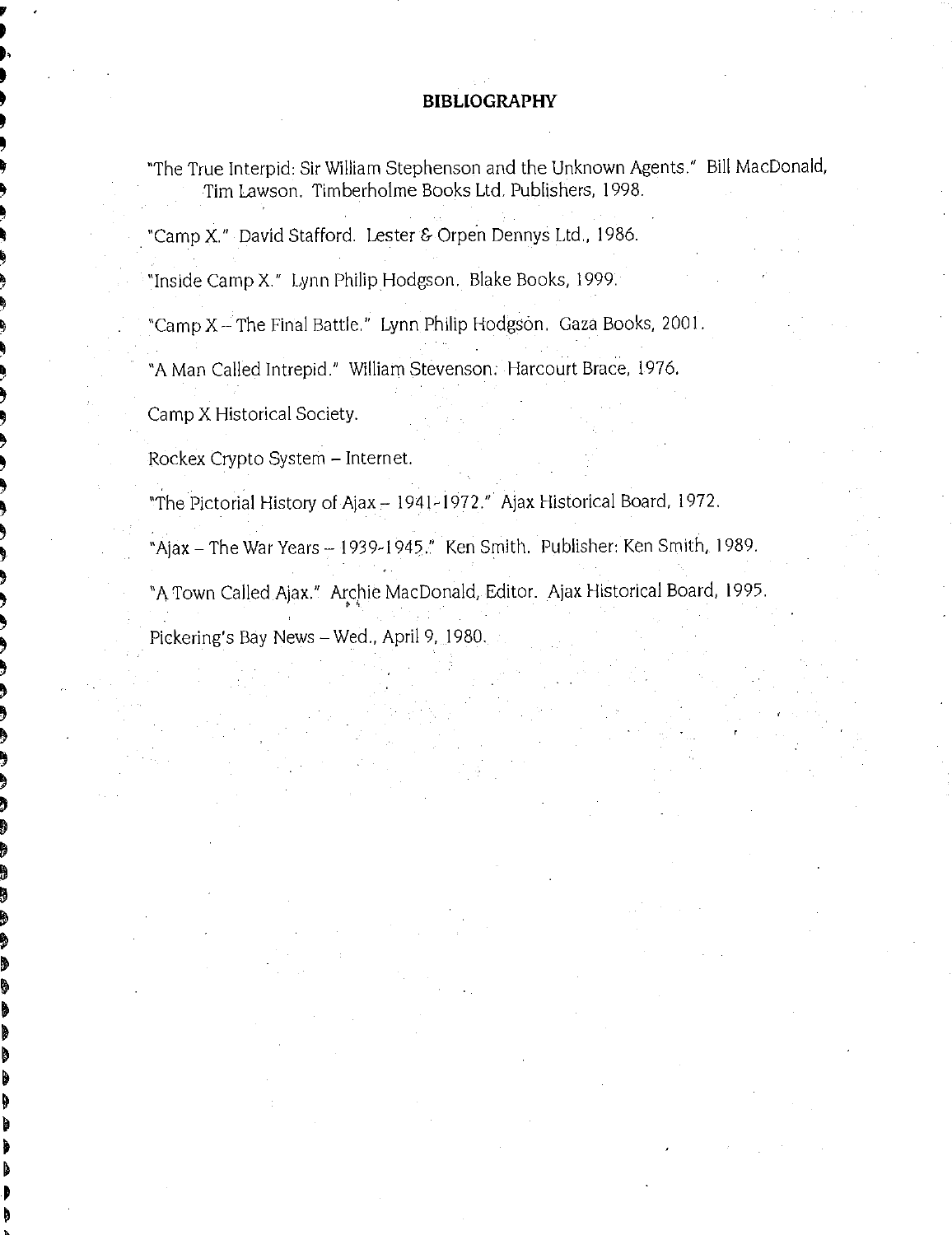Rockex Cryptosystem

## **ROCKEX**



Rockex: Front and end views. This example is on display at the Communications and Electronics Museum, Kingston *(Photos by Jerry Proc)* 

#### DEVELOPMENT

Benjamin deForest Bayly, a Canadian wartime communications genius, was the developer of the Rockex. Originally from Moose Jaw, Saskatchewan, he became a professor at the University of Toronto. At the height of WWII, he was hired by William Samuel Stephenson, the senior representative of British intelligence for the entire western hemisphere during World War II.

Stephenson was sent to the United States on June 21, 1940 to covertly open and run British Security Coordination (BSC) in New York City, over a year prior to the US entering the war. The BSC office, headquartered in room 3603 in Rockefeller Center, became an umbrella organization that by the end of the war, represented the British intelligence agencies MI5, MI6 (SIS or Secret Intelligence Service), SOE (Special Operations Executive) and PWE (Political Warfare Executive) throughout North America, South America and the Caribbean.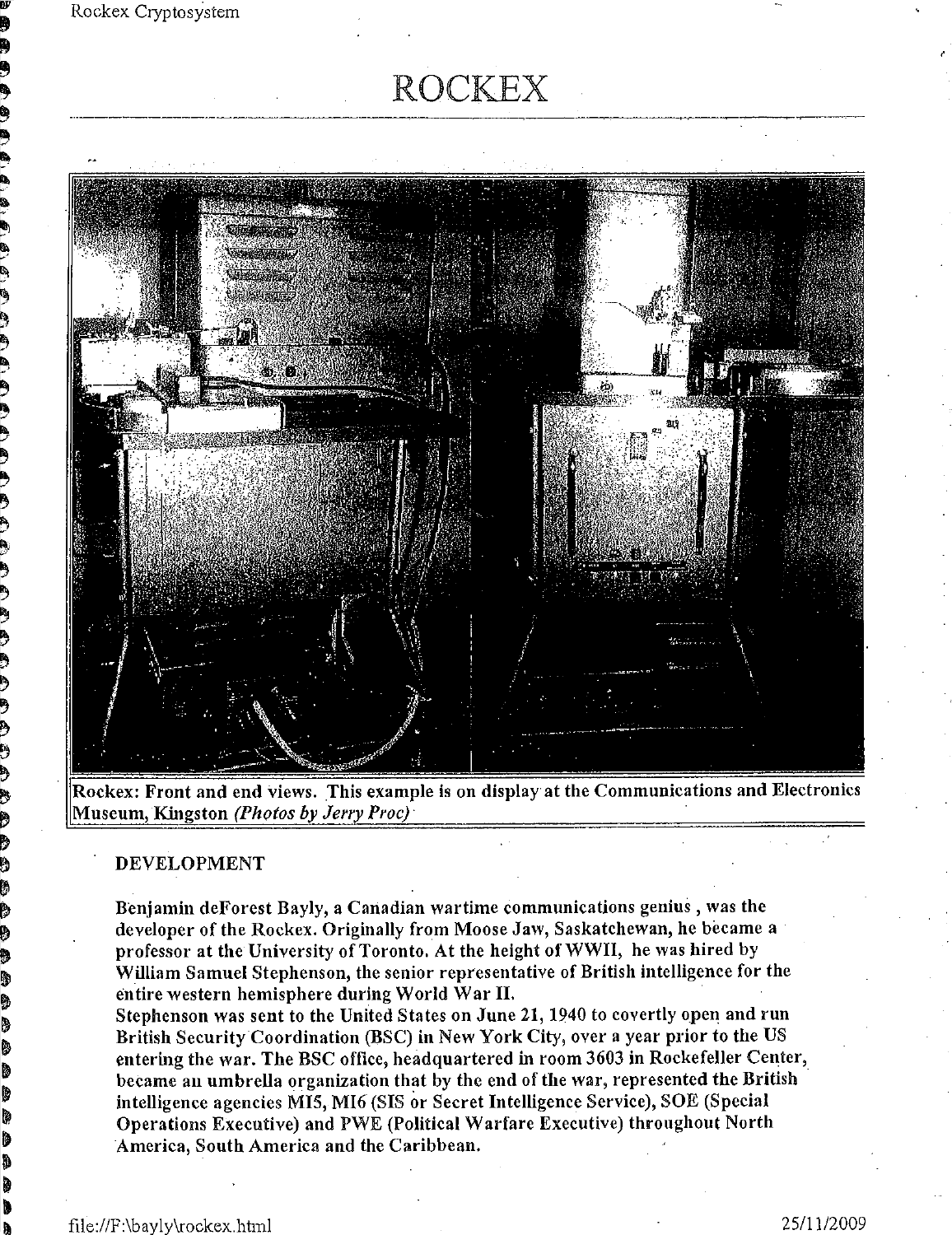# **Moose Jaw's "Pat" Bayly** First Mayor of Ajax, Ont.

AES HERALD, MONDAY, JANUARY 3, 1953.



Alaxie Ontario Became an incorporated town of January 1, 1984 and Prot. B. Det Bayly, known to his friends in Moose Jaw as friends in Moose Jaw as friends in Moose Jaw as friends in the late Dr. B. M. Bayly, and Mrs. Bayly

**Allia** 

Moose Jaw Times-Herald January 3, 1955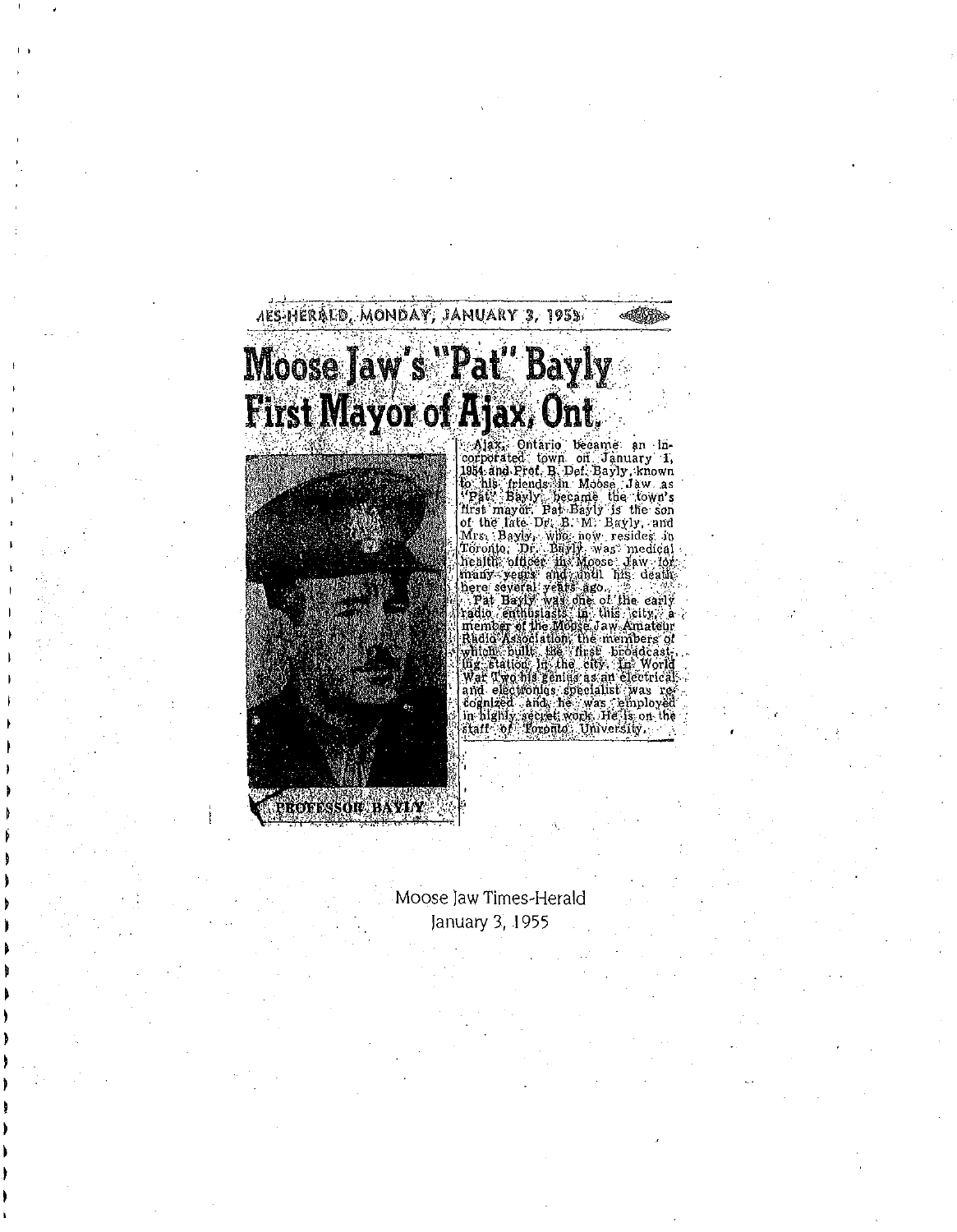#### **First Ajax Town Council**

people of Ajax turned out in record numbers to elect their first Town Council. The members of that historic Council were: Back Row, L to R Claude L. Rowland, William A. Parish, C. William Laycock, C. William Scarff, Patrick F. Sheehan.

F*rant* Row, L to R Kenneth Smith, Reeve John Mills, Mayor Benjamin de Forest (Pat) Bayly, Deputy-Reeve Roger G. Conant, Clerk-Treasurer Bolton C. Falby.

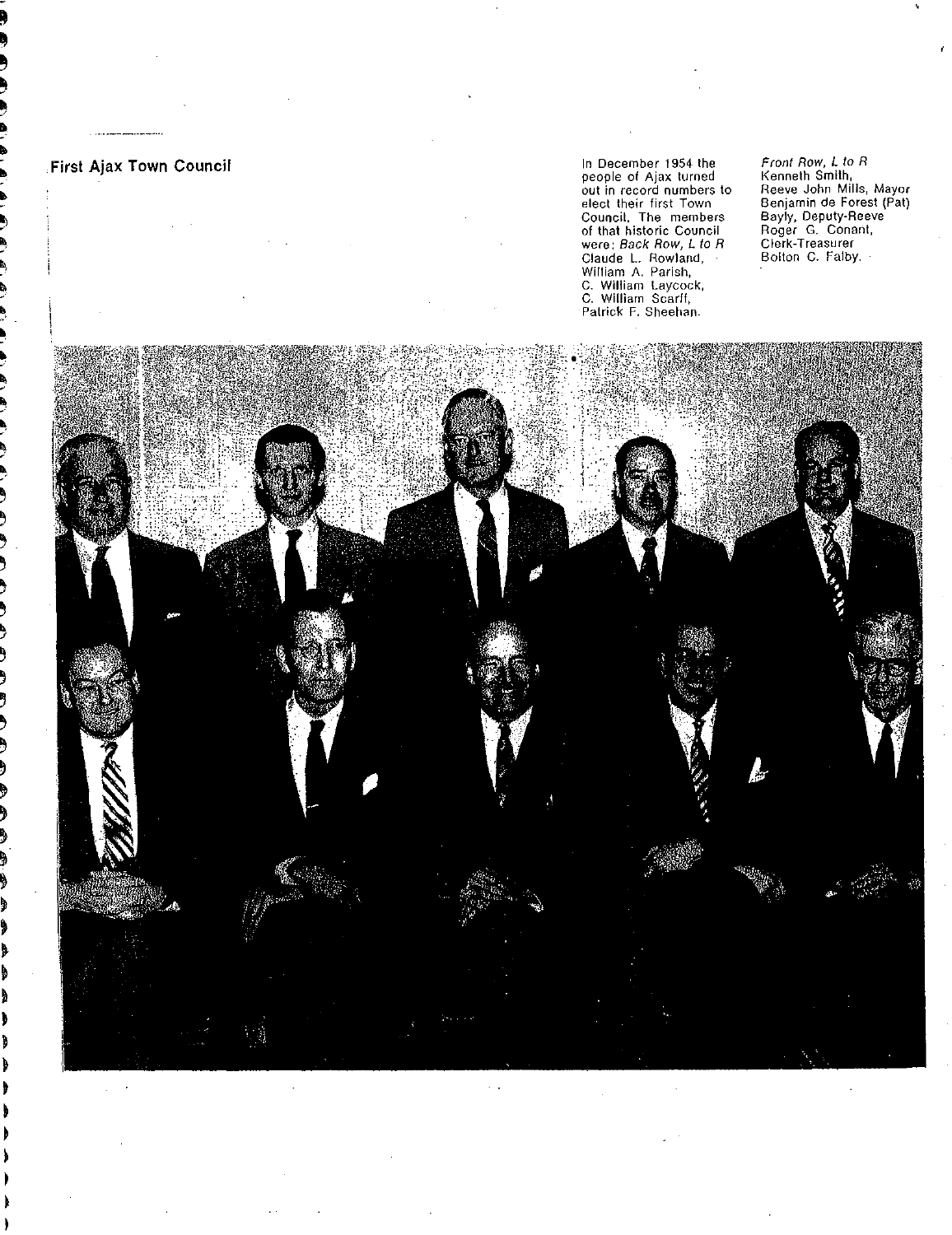$\label{eq:2.1} \frac{1}{2} \sum_{i=1}^n \frac{1}{2} \sum_{j=1}^n \frac{1}{2} \sum_{j=1}^n \frac{1}{2} \sum_{j=1}^n \frac{1}{2} \sum_{j=1}^n \frac{1}{2} \sum_{j=1}^n \frac{1}{2} \sum_{j=1}^n \frac{1}{2} \sum_{j=1}^n \frac{1}{2} \sum_{j=1}^n \frac{1}{2} \sum_{j=1}^n \frac{1}{2} \sum_{j=1}^n \frac{1}{2} \sum_{j=1}^n \frac{1}{2} \sum_{j=1}^n \frac{$ 

 $\label{eq:2.1} \frac{1}{\sqrt{2}}\int_{\mathbb{R}^3}\frac{1}{\sqrt{2}}\left(\frac{1}{\sqrt{2}}\right)^2\frac{1}{\sqrt{2}}\left(\frac{1}{\sqrt{2}}\right)^2\frac{1}{\sqrt{2}}\left(\frac{1}{\sqrt{2}}\right)^2\frac{1}{\sqrt{2}}\left(\frac{1}{\sqrt{2}}\right)^2.$ 

 $\label{eq:2.1} \frac{1}{\sqrt{2\pi}}\sum_{i=1}^n\frac{1}{\sqrt{2\pi}}\sum_{i=1}^n\frac{1}{\sqrt{2\pi}}\sum_{i=1}^n\frac{1}{\sqrt{2\pi}}\sum_{i=1}^n\frac{1}{\sqrt{2\pi}}\sum_{i=1}^n\frac{1}{\sqrt{2\pi}}\sum_{i=1}^n\frac{1}{\sqrt{2\pi}}\sum_{i=1}^n\frac{1}{\sqrt{2\pi}}\sum_{i=1}^n\frac{1}{\sqrt{2\pi}}\sum_{i=1}^n\frac{1}{\sqrt{2\pi}}\sum_{i=1}^n\$